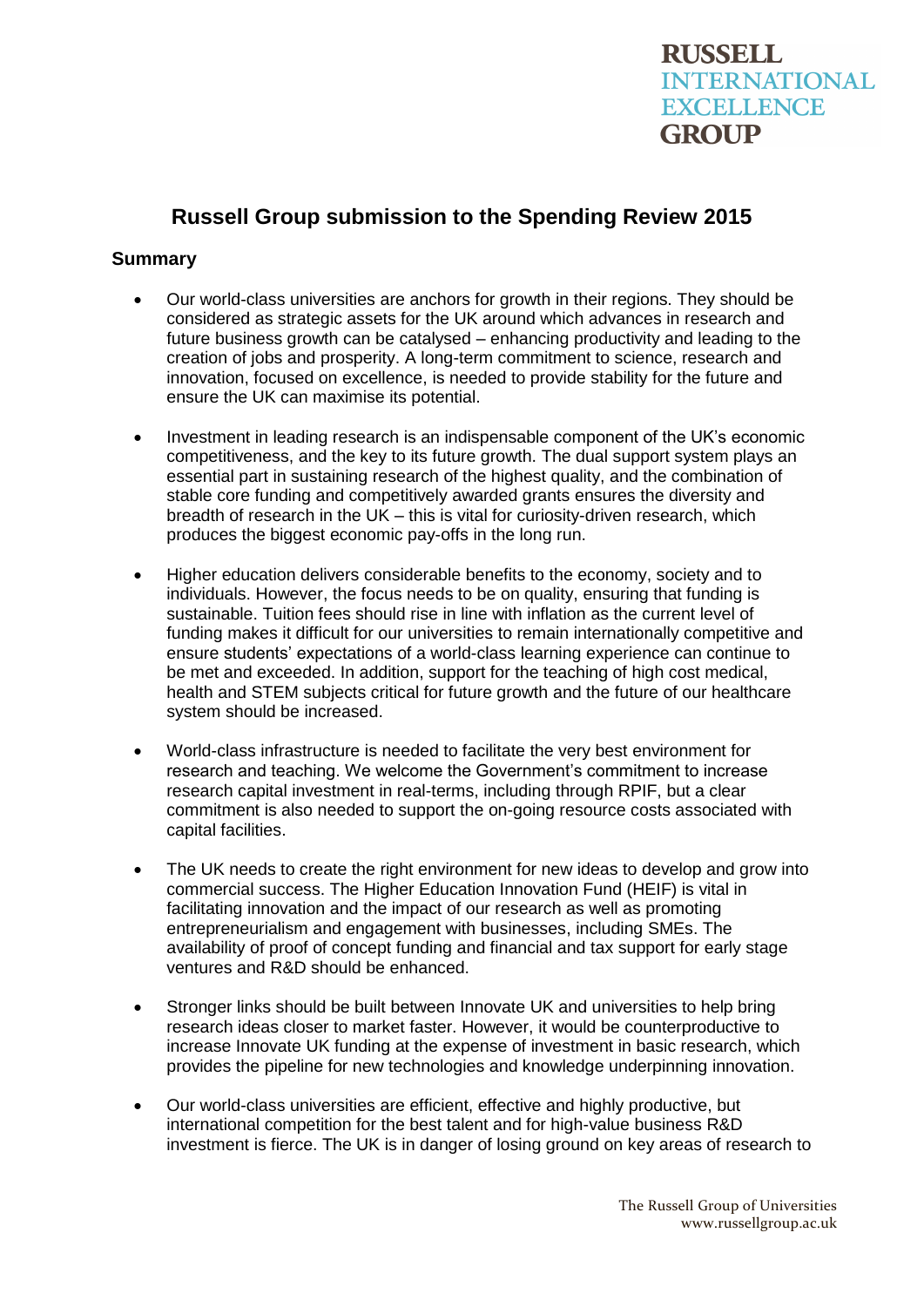countries such as China, France and South Korea that are pumping billions into research excellence and where the proportion of GDP spent on R&D is much higher.

- Regulatory and information requirements on our universities are excessive particularly for universities which have a long track record of excellence. They are costly and risk stifling innovation and should be far more risk-based and proportionate. This applies to several areas including access, visas and quality assurance.
- To strengthen the UK by capitalising on its university powerhouses, we identify the following key priorities for action:

### **Priority actions**

- Strengthen the pipeline for growth and jobs by increasing investment in excellent science, research and innovation, boosting this as a proportion of GDP
- Continue to ring-fence the science and research resource budget and maintain the dual support system – ensuring the UK can compete internationally
- Increase the tuition fee cap in line with inflation
- Underpin future growth by increasing funding for high cost STEM subjects
- Prioritise quality over student number expansion if resources are constrained
- Properly fund on-going resource costs associated with operating, maintaining and upgrading world-class capital facilities
- Enhance the availability of proof of concept funding and better target existing tax incentives to help universities develop and commercialise early stage technologies
- Build on HEIF and target it to support research-intensive universities and increase the availability of Impact Acceleration Accounts, which complement HEIF
- Ensure any increase in Innovate UK's budget is not at the expense of basic research
- Maintain RPIF in the long-term and provide a longer lead time for projects
- Protect the budget for world-class health education and lift caps on international medical and dental student numbers
- Ensure the UK can offer internationally competitive packages to attract and retain the most able students for postgraduate study
- Ensure the regulatory and quality assurance requirements on universities are risk-based, proportionate and appropriately light-touch and robust where necessary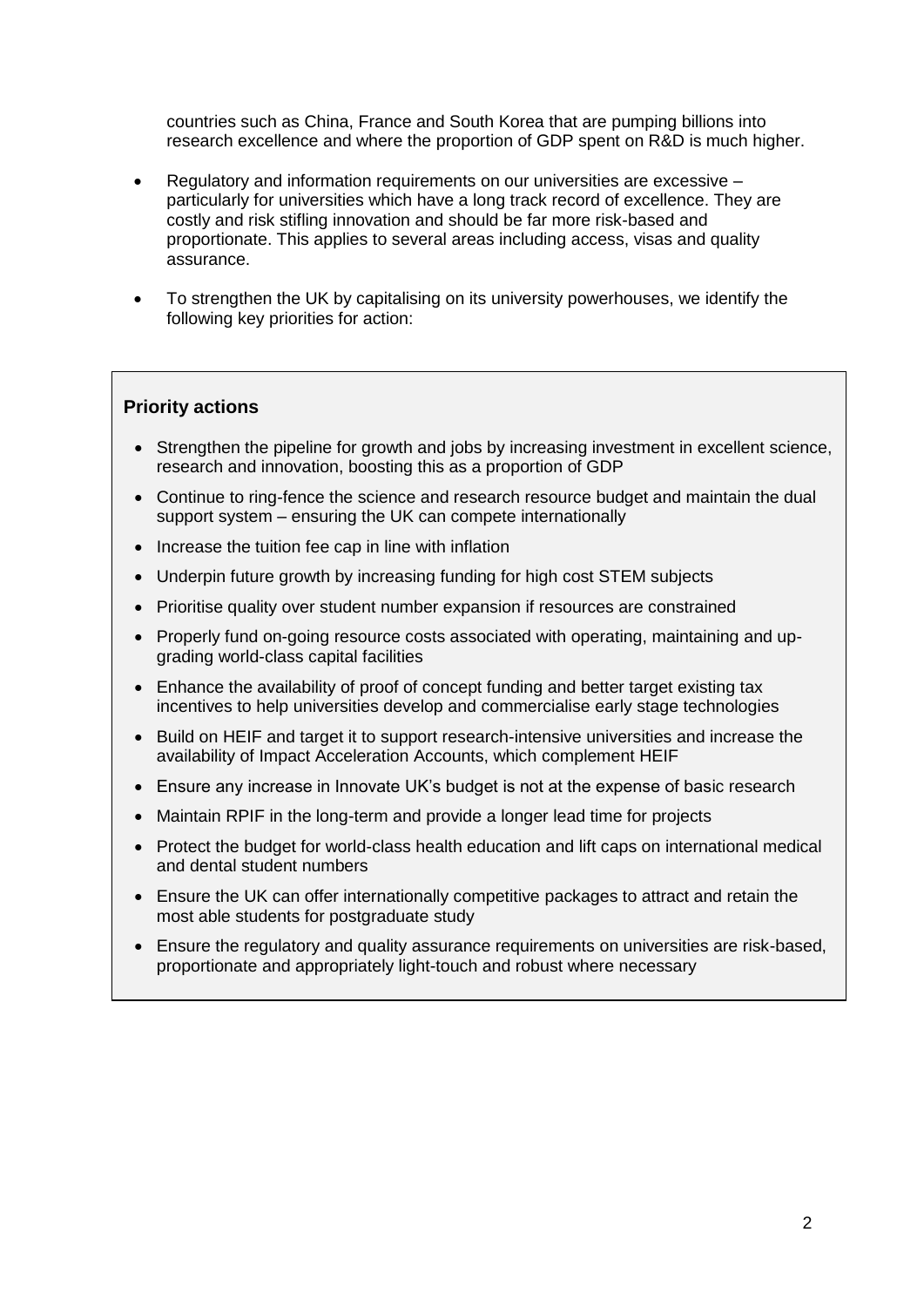# **1. Context for this spending review**

- 1.1 We understand that in order to achieve the goal of eliminating the deficit by 2019-20, government departments will be expected to deliver £20 billion of cuts to departmental budgets over the next four years. We are very concerned that as a result of protection in other areas there is a danger that major cuts may fall on non-ring fenced departments including BIS. Following the 2010 Spending Review, the BIS budget has already been cut by 25% in real-terms with further in-year cuts of £450 million for 2015-16 already announced. The potential for further cuts implies a serious, long-term threat for the UK's research, innovation and higher education systems.
- 1.2 Investing in research, innovation and higher education offers a valuable opportunity to Government to build a more resilient economy and to create highly skilled jobs across the country. Our universities are powerhouses for economic growth and prosperity, and any cuts to funding for world-class research, innovation and higher education would be entirely counterproductive for the long-term health of the UK's economy. It is important to note that any cuts to research, innovation and higher education budgets would do significant long-term damage, which could not be rectified simply by future investment. Such an approach would create uncertainty for universities and investors, weakening the science and research base and long-term private sector investment.

## **2. World-class universities are anchors for growth**

 $\overline{1}$ 

- 2.1 Now that the economy has returned to growth there is an opportunity to cement and build on the recovery, recognising that in highly developed economies such as the UK, growth increasingly needs to come from investments in research, innovation and human capital- all areas in which the role of universities is critical<sup>1</sup>.
- 2.2 **Our world-class universities are anchors for growth in their regions and should be considered as strategic assets for the UK around which advances in research and future business growth can be catalysed.** Universities provide short, medium and long-term perspectives, which businesses and public sector organisations can draw upon to grow and enhance their operations.
	- Through research and innovation, universities generate radical new ideas and new knowledge, vital incremental improvements enhancing productivity and intellectual property, which can be exploited to develop new products and services.
	- Universities play a critical role in providing the talent pipeline for the future. Graduates and postgraduates represent the skilled labour force that will be increasingly important to the UK. They can also be transformative in re-skilling and up-skilling people who are already in work but choose to return to higher education as a mature or part-time student.

<sup>1</sup> For example: Corado, C. et al, *Intangible capital and growth in advanced economies: measurement methods and comparative results* Discussion Paper 2012/06 (June 2012)

[https://spiral.imperial.ac.uk/bitstream/10044/1/9913/6/Haskel%202012-06.pdf;](https://spiral.imperial.ac.uk/bitstream/10044/1/9913/6/Haskel%202012-06.pdf) Aghion, P. et al, *Investing for Prosperity* Report of the LSE Growth Commission Skills, Infrastructure and Innovation (September 2013)

[http://www2.lse.ac.uk/researchAndExpertise/units/growthCommission/documents/pdf/LSEGC-](http://www2.lse.ac.uk/researchAndExpertise/units/growthCommission/documents/pdf/LSEGC-Report.pdf)[Report.pdf;](http://www2.lse.ac.uk/researchAndExpertise/units/growthCommission/documents/pdf/LSEGC-Report.pdf) Manyika, J. et al, *Manufacturing the future: The next era of global growth and Innovation*  (November 2012) [http://dl.njit.edu/mnj/MGI\\_Manufacturing\\_the\\_future\\_Full\\_report\\_Nov%202012.pdf;](http://dl.njit.edu/mnj/MGI_Manufacturing_the_future_Full_report_Nov%202012.pdf) and Wyckoff, A., 'Knowledge is Growth', OECD Forum 2013 <http://www.oecd.org/innovation/knowledge-is-growth.htm>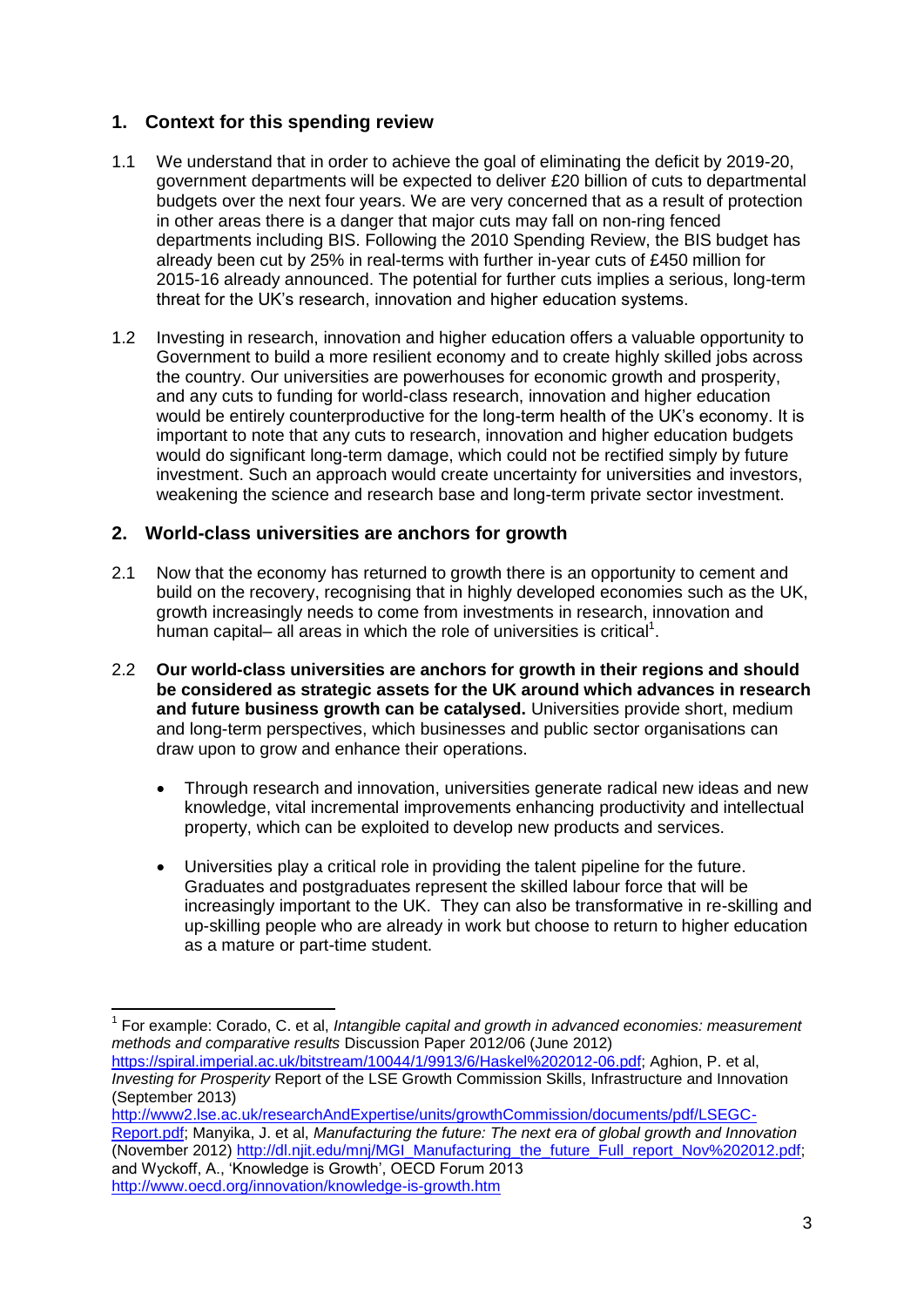- Universities also provide stability in turbulent times, providing businesses with solutions to mitigate risks when the economic environment is uncertain.
- 2.3 Russell Group universities work in partnership with a whole range of companies, from large multinationals to small, local SMEs and public sector organisations such as the NHS and other Agencies. Increasingly, businesses and universities are developing new concepts through cooperation and open innovation frameworks and our universities are world leaders in collaborating with business. Indeed, reports from the World Economic Forum consistently rank the **UK amongst the best countries in the world for business-university collaboration**<sup>2</sup> .
- 2.4 **Our universities are major contributors to the UK economy, with the effects being felt right across the country.** The size and scope of our universities makes them a prominent UK and international industry in their own right:
	- Our universities support more than 300,000 jobs and generate an economic output in excess of £32 billion a year.
	- They are often the largest employers in their area: on average employing more than 3.5 times as many staff as other universities (6,200, compared to an average of 1,700 at other UK HEIs).
	- Russell Group universities are a major export industry, generating overseas earnings of over £4 billion per annum.
	- Over the five-year period 2012-13 to 2016-17 Russell Group universities are investing around £9 billion of their own resources in major capital projects, which are expected to deliver gross value added (GVA) with a current value of £44.3 billion for the UK economy. $3$  These projects are expected to support more than 98,500 UK jobs and will generate £4.89 GVA for the UK economy for every £1 invested.
- 2.5 Russell Group universities play a key role in their local communities and take their civic responsibilities extremely seriously. **Our universities are drivers of 'place'-based innovation**, working with business, LEPs, City Regions, local authorities and others to provide local leadership and help to develop local innovative capacity and promote the creation of highly-skilled jobs. 4
- 2.6 The contribution of leading universities is not purely economic. They offer a unique environment in which intellectual inquiry and discovery can flourish and the boundaries of human knowledge and understanding are continuously extended. Their research, innovation and teaching deliver improvements in the nation's health, quality of life, culture and environment. Universities provide intellectual leadership and deliver widespread benefits to millions of individuals and to society.

 2 *The Global Competitiveness Report 2014-15*, World Economic Forum, September 2014: [http://www3.weforum.org/docs/WEF\\_GlobalCompetitivenessReport\\_2014-15.pdf](http://www3.weforum.org/docs/WEF_GlobalCompetitivenessReport_2014-15.pdf) 3 [http://www.russellgroup.ac.uk/policy/publications/the-economic-impact-of-research-conducted-in](http://www.russellgroup.ac.uk/policy/publications/the-economic-impact-of-research-conducted-in-russell-group-universities/)[russell-group-universities/](http://www.russellgroup.ac.uk/policy/publications/the-economic-impact-of-research-conducted-in-russell-group-universities/)

<sup>&</sup>lt;sup>4</sup> For example, a number of Russell Group universities are actively engaging in setting strategy for LEPs in their regions and participate on LEP boards. The West of England LEP has asked the University of Bristol to develop its Knowledge Exchange strategy, coordinating across the four HEIs in the LEP region. Our universities have also often been instrumental in securing investment for the knowledge economy where City Deals have taken place including in Birmingham where the University of Birmingham and Birmingham Children's Hospital have secured matched government funding, as part of the Birmingham City Deal, to build the £24 million Institute of Translational Medicine.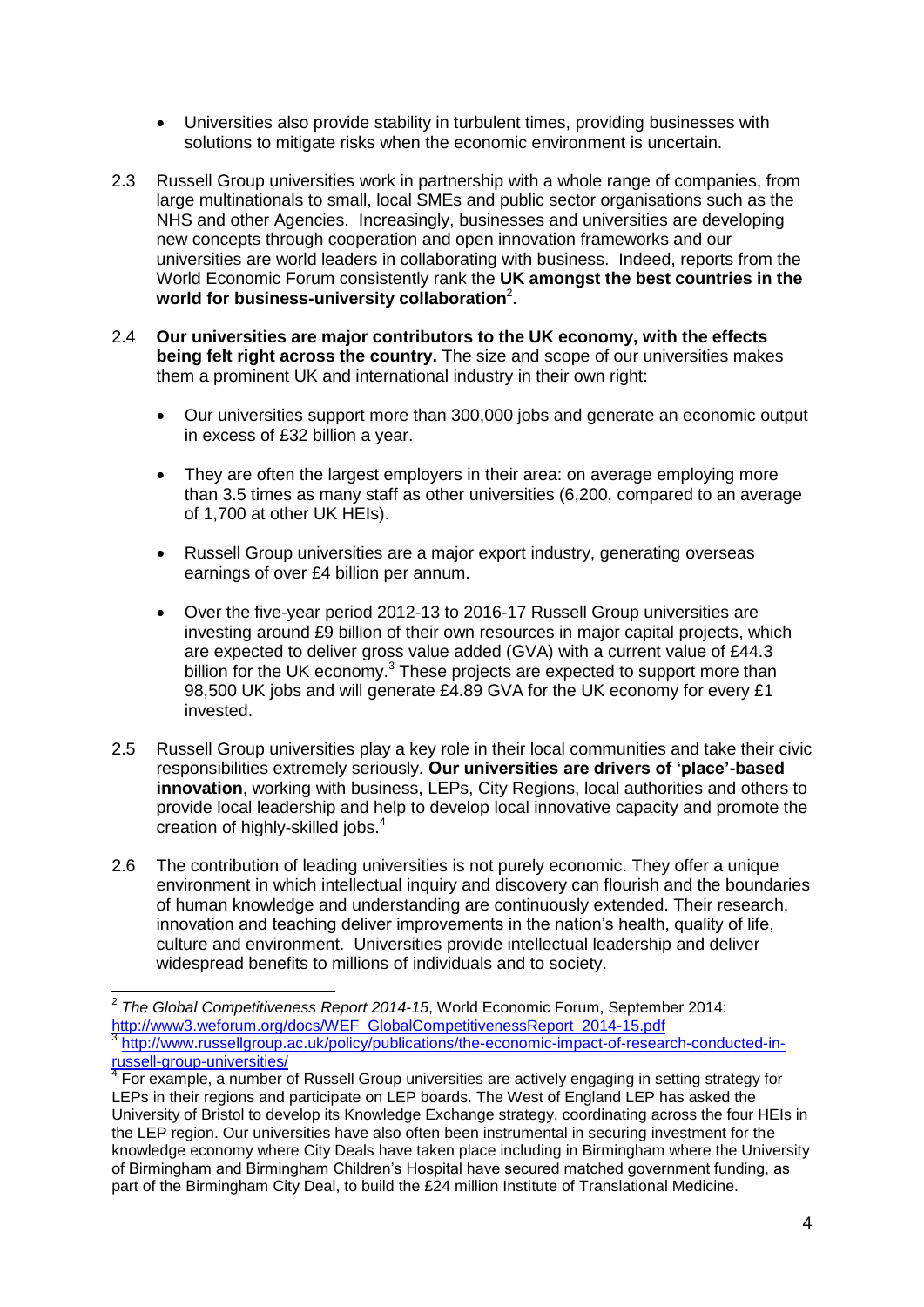- 2.7 The UK's universities have **a strong track record in increasing cost-effectiveness** and the UK research base is already **highly productive** compared to our international competitors:
	- While the UK represents just 3.2% of world R&D expenditure, the country produces 15.9% of the world's most highly cited articles and is now first on research quality (assessed by field-weighted citation impact)<sup>5</sup>.
	- The UK produces more research outputs (including articles, citations, downloads and patent citations) per researcher or per unit of R&D expenditure than China, Japan, the US or Germany<sup>6</sup>.
	- $\bullet$  75% of the most highly cited articles are produced by Russell Group researchers<sup>7</sup>
- 2.8 An area where our universities are increasingly looking to maximise investments, is in capital expenditure. Through RPIF and in other collaborative arrangements they are helping to **leverage investment** from business, charities and others to multiply initial public investment. Where appropriate this has enabled **sharing of facilities and equipment** with each other, with other universities and with industry to enhance access and reduce duplication. For example:
- (a) A partnership between five Russell Group universities (the Universities of Oxford, Cambridge and Southampton, Imperial College London and University College London (UCL)), operating under the banner of the Science and Engineering South Consortium (SES), works to optimise shared infrastructure and training. Major facilities for research in the physical sciences, biosciences and engineering and in High Performance Computing are shared with the Equipment Sharing Project Database currently providing access to 237 facilities at Cambridge, Oxford, UCL, Imperial and Southampton (including 64 facilities and over 2,350 individual items of equipment within Cambridge alone). The database is widely used having been accessed by around 1,700 individual users over the past year. The universities also engage in the strategic planning of new infrastructure investment. The Consortium's STFC portfolio is worth approximately £150 million; about a third of the national commitment.
- (b) In the north of England, a collaboration of eight research-intensive universities including seven Russell Group universities (Durham University, Newcastle University, the Universities of Leeds, Liverpool, Manchester, Sheffield and York) as well as the University of Lancaster - the N8 Research Partnership - works to maximise the use of new and existing research assets. These include through N8 High Performance Computing, an EPSRC-funded initiative to operate and enable academic and industrial access to Polaris, an SGI HPC cluster which is capable of a peak performance of 110 trillion operations per second – the approximate equivalent to half a million iPads.
- (c) In the South West and Wales, the Russell Group universities of Bristol, Exeter and Cardiff have entered into a partnership with the University of Bath, as the GW4 Alliance, working together across all academic activity and collaborating in common areas of shared facilities, learning, training and development. Initiatives such as the GW4 equipment database, which provides access to over 1,300 pieces of state-ofthe-art equipment, have enabled the development of a strategic approach to regional assets, identifying opportunities to develop these, and ensuring efficient procurement

\_\_\_\_\_\_\_\_\_\_\_\_\_\_\_\_\_\_\_\_\_\_\_\_\_\_\_\_\_\_\_\_\_\_\_<br><sup>5</sup> International Comparative Performance of the UK Research Base – 2013, Elsevier

 $6$  International Comparative Performance of the UK Research Base - 2013, Elsevier

<sup>&</sup>lt;sup>7</sup> SciVal analysis for the Russell Group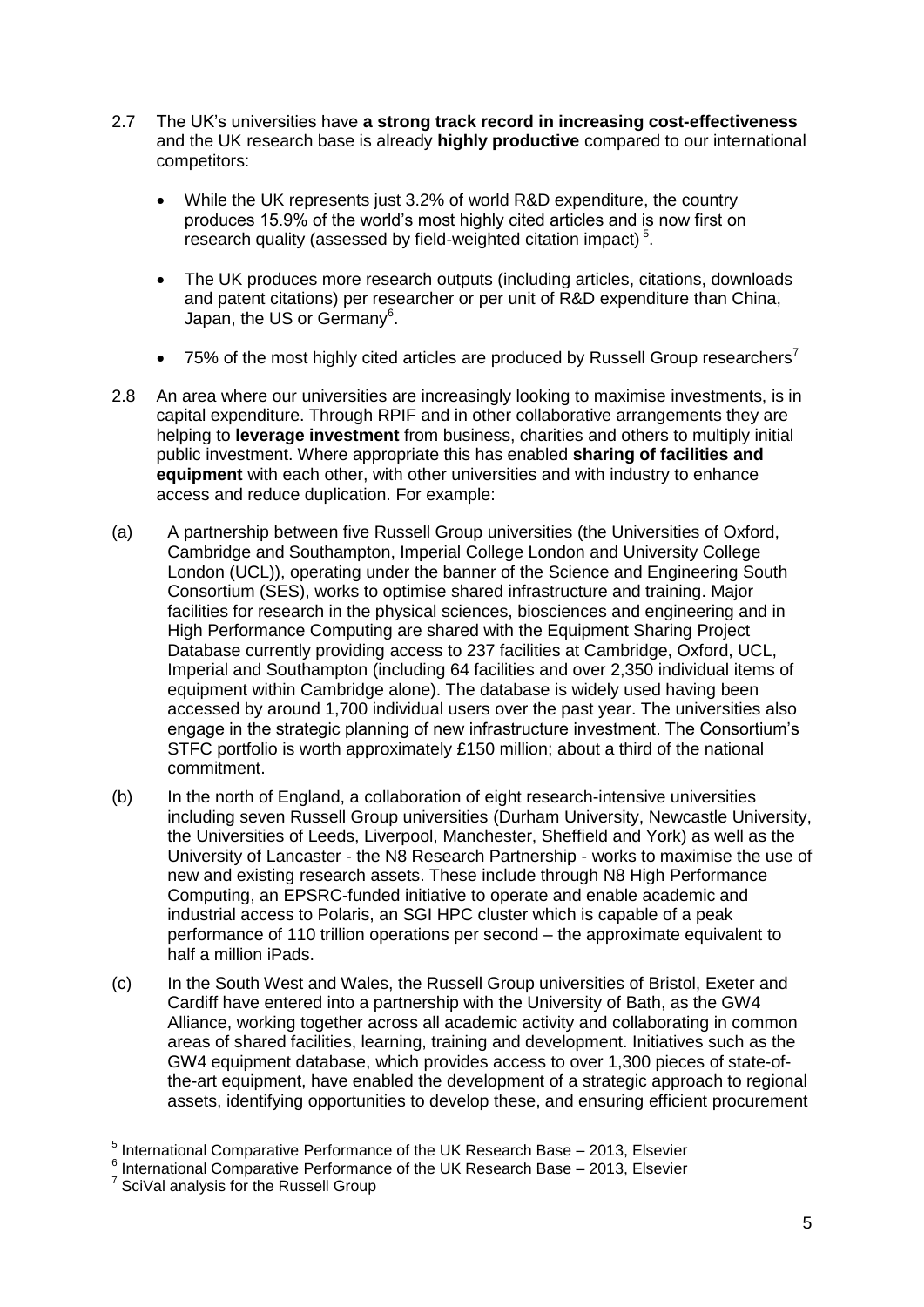and appropriate external use. GW4's Building Communities programme aims to build communities of academic interest with the ability to leverage in more funding and create greater impact; so far the programme has funded 47 projects to a total of over £1 million.

- (d) The Sir William Dunn School of Pathology at the University of Oxford has collaborated with Oxford Brookes University in a partnership to buy a state of the art scanning electron microscope, with BBSRC funding. The facility is actually based at Oxford Brookes and will give biomedical sciences researchers access to state of the art technology for the production of extremely high-resolution 3-dimensional images of cell structure. It will support cell biology research at both universities, plus the plant cell biology research communities UK-wide.
- 2.9 Russell Group institutions have also been both proactive and successful in diversifying their sources of income and in attracting investment through philanthropy and from the private sector.<sup>8</sup> But such efforts alone cannot replace public investment.<sup>9</sup>
- 2.10 In terms of engagement with private sector funders of research, the Russell Group attracted £903 million in contract research in 2013-14 (76% of the total to UK universities) in addition to collaborative research arrangements where public funding is also involved. This activity directly benefits the UK, bringing in vital foreign direct investment, supporting high-value and high-skill research jobs, as well as underpinning the creation of new knowledge and innovations that deliver major social and economic benefits<sup>10</sup>.
- 2.11 **In short, the UK's higher education system is world-class and our researchintensive universities are crucial to growth and prosperity. There remains a strong case for sustained public investment in the country's leading universities. A long-term commitment to science, research and innovation is needed to provide stability for the future and ensure the UK can maximise its potential.**

# **3. Research**

3.1 The UK currently enjoys a world-leading position in producing excellent research, having built up a powerful and highly productive research base over the course of many years. The results of the 2014 Research Excellence Framework (REF) show that the very best research is concentrated in Russell Group universities and that these universities are also leading the way in delivering impact from this research,

<sup>-</sup> $8$  Over the last six years, Russell Group universities have managed to grow their external income substantially (by £697 million - an increase of 47 per cent) drawing on their critical mass of research expertise to build and strengthen their relationships with businesses. (HESA stats 2008-9 to 2013-14) In 2013-14, Russell Group universities raised over £626 million in new philanthropic funds, 78% of the total for all UK universities.

 $9$  There is evidence to show that private and charitable investors cannot replace public funding of the research base in response to a withdrawal of government funds and that the private sector would not be expected to ever fully fund research and innovation due to a number of market failures. See Main, S., *Leverage from public funding of science and research: Analysis of how public funding of science and research leverages investment from private, charity and international sources* Report produced for the Department of Business Innovation and Skills (June 2013): [http://www.rcuk.ac.uk/RCUK](http://www.rcuk.ac.uk/RCUK-prod/assets/documents/documents/LeverageReport.pdf)[prod/assets/documents/documents/LeverageReport.pdf](http://www.rcuk.ac.uk/RCUK-prod/assets/documents/documents/LeverageReport.pdf)

<sup>10</sup> An excellent example includes the University of Warwick's long-standing collaborative relationship with JLR, which has led to the establishment of the £100 million National Automotive Innovation Campus (NAIC) to enable academic and industry teams to work together and address the shortage of skilled R&D staff in the automotive supply chain.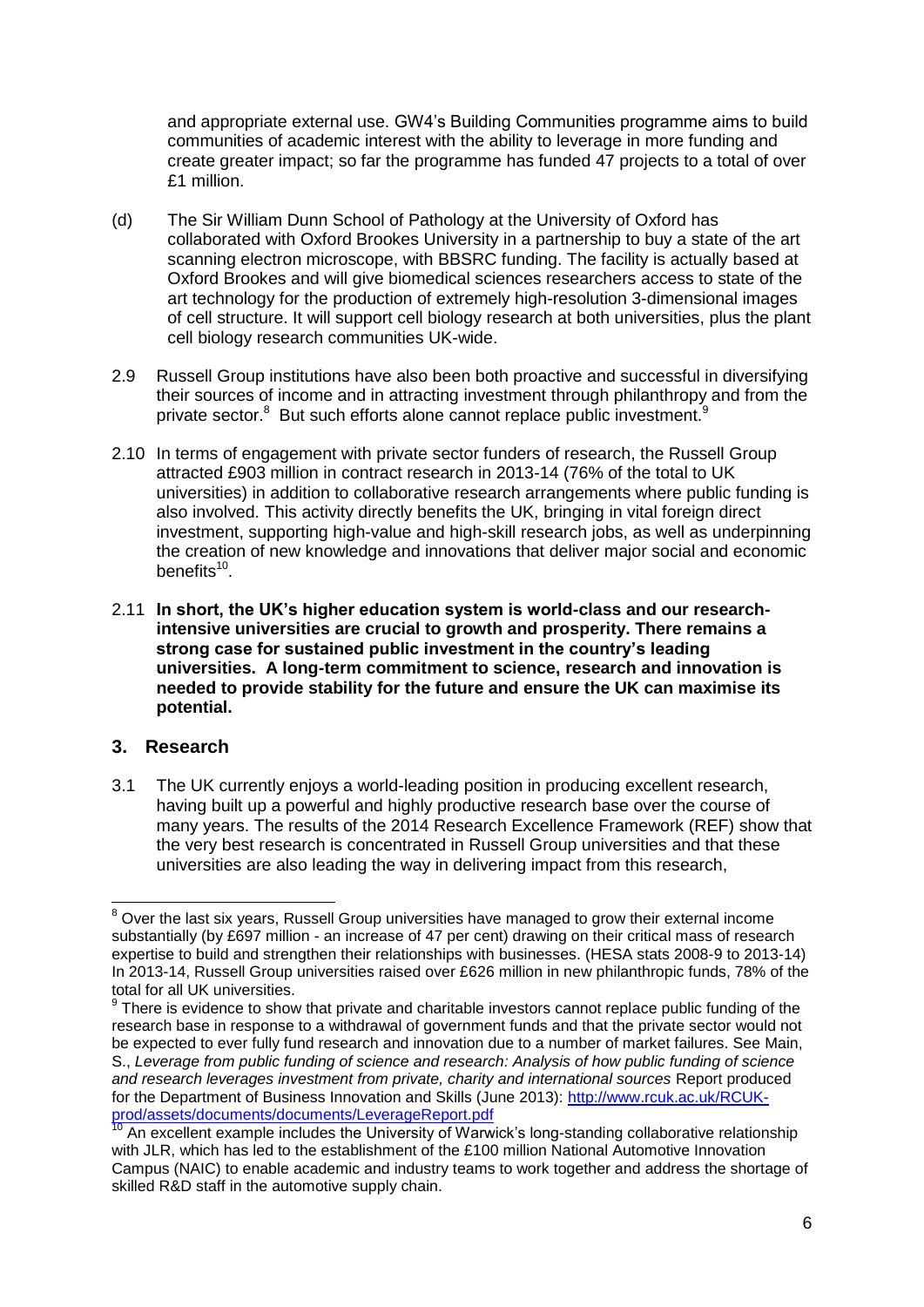demonstrating that our universities are 'impact-intensive' as well as researchintensive<sup>11</sup>.

- 3.2 Our universities' research is delivering a range of wider economic benefits from efficiency savings to public services to private sector productivity gains. Our universities' research generates billions of pounds in returns to the UK economy and leads to the creation of new businesses and high value jobs – including through the spinning out of companies, and through the creation of whole new business sectors, such as the graphene production industry and the fibre laser manufacturing sector.
- 3.3 The critical mass of talent and expertise within an institution means world-class universities are able to respond much more quickly to meet the challenging timescales required by business and government. Research conducted at Russell Group universities has been shown to benefit the UK's economy, businesses and government policy, as well as improving health and quality of life, and makes a significant contribution to our culture and society. In some disciplines, impacts can be delivered fast (some business management and economics research, for example, in less than a year), others take more time and require sustained investment, but more importantly excellent research often continues to deliver impact benefits over a long period of time.<sup>12</sup>
- 3.4 **Annex A** provides a number of illustrative examples of the type of impact that Russell Group research has delivered. These examples are from a sample of 240 REF impact case studies analysed for a report we will be publishing later this year. Our analysis of just these 240 case studies demonstrates direct and indirect benefits of at least £21 billion<sup>13</sup> from an initial investment of £199 million, for example:
	- Russell Group universities' research has delivered hundreds of millions of pounds worth of efficiency savings for UK public transport systems, and lifesaving improvements to NHS healthcare systems, lowering patient waiting times, increasing survival rates and improving patient care.
	- The discovery of high fibre lasers, for example, has boosted business productivity in a range of sectors from car manufacturers, and aerospace companies to medical component manufacturers, whilst the development of genome sequencing technology has made a very significant contribution to the success of the global DNA sequencing market, which is projected to be worth \$10 billion by 2017.
	- Our universities' research has also enhanced policy-making in a range of areas including the delivery of high-speed broadband, the management of environmental risks, and the use of recognition technology in immigration systems to achieve efficient and effective outcomes for government and the public.

 $12$  Of a sample of 240 Russell Group REF impact case studies, 89 per cent had an on-going impact often many years after initial impacts have been delivered.

<sup>-</sup> $11$  Our universities produce over two-thirds (68 per cent) of world-leading research (rated as  $4^*$  - the highest rating) originating from all UK universities. Russell Group institutions also account for 68% of the research deemed to have had outstanding (4\*) impact in terms of reach and significance and more than half of research in our universities results in outstanding impact, compared to less than a third in other universities. To view the impact case studies, see: <http://impact.ref.ac.uk/CaseStudies/search1.aspx>

 $13$  These include business values, sales values, value to UK economy, savings, royalties and licensing.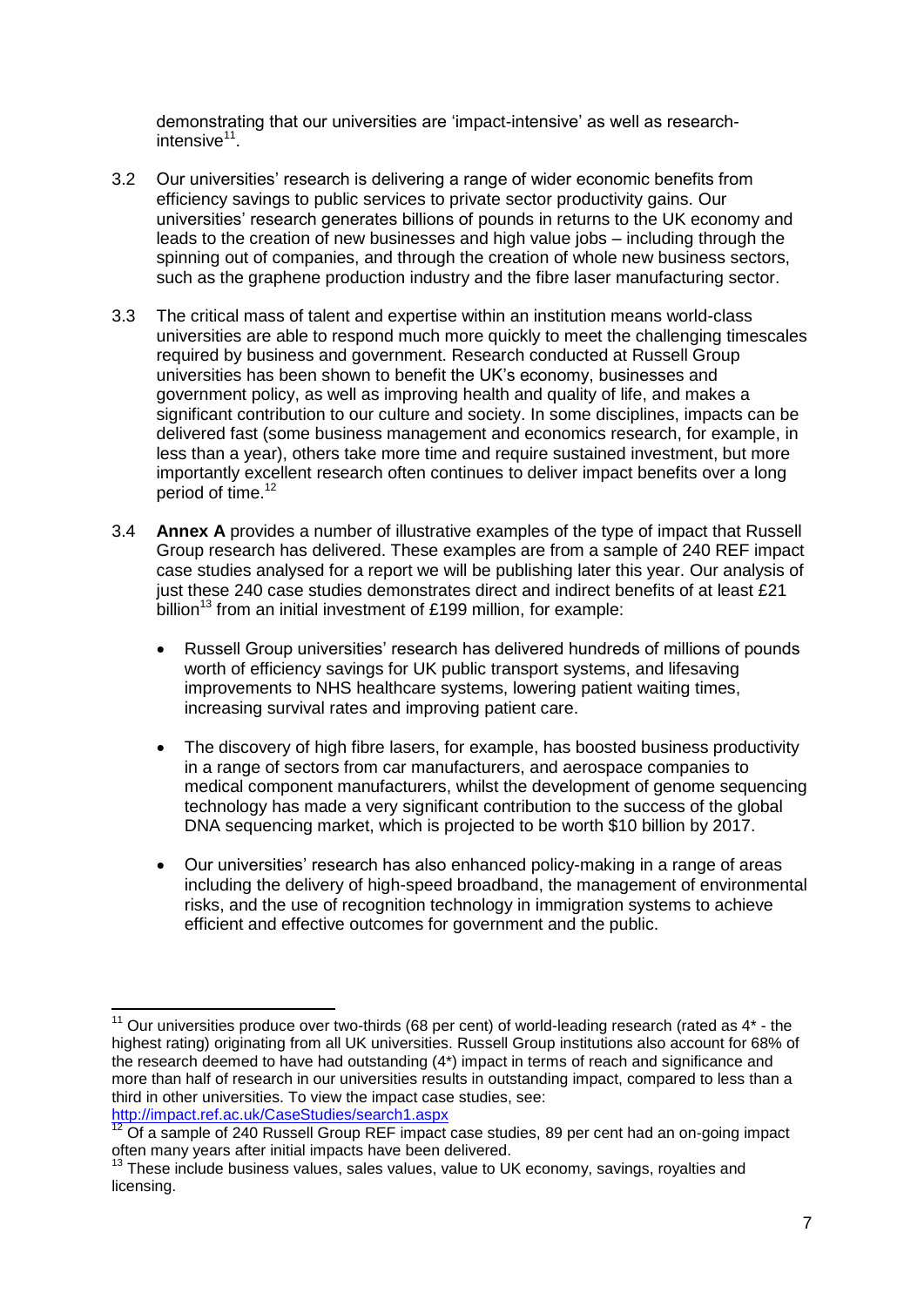- In terms of new businesses created as a result of research in the case studies, eleven new businesses alone generated over 4,300 jobs and eight new businesses will have an estimated value of £3.9 billion in total by 2017.
- Return on investment for our sample is substantial too: roughly 4.5 times initial investment in terms of businesses created and 100 times the initial funding for the wider economic benefits<sup>14</sup>.
- 3.5 Public investment through multiple funding sources is critical to supporting this excellent research and ensuring impact can be delivered. The UK's dual support system plays an essential part in sustaining research of the highest quality, allowing universities to be responsive to current socio-economic needs, to build expertise in new and emerging fields and adjust to changing priorities. <sup>15</sup> **The combination of stable core funding through the funding councils (including mainstream QR, RDP, business QR and extremely valuable charity QR element), and competitively awarded grants from the Research Councils ensures the diversity and breadth of research in the UK<sup>16</sup>** .
- 3.6 The provision of public funding for excellent research enables leading universities to strengthen their links with businesses and contribute to productivity growth in the private sector. **Public investment in R&D, including research conducted by universities, is strongly correlated with private industrial productivity growth**, delivering an average return of 20 per cent after only three years.<sup>17</sup> Support for basic research in particular has been shown to deliver greater market sector productivity impact than other types of spending as well as generating a high rate of return on investment.<sup>18</sup>
- 3.7 Public funding for research is also most effective when distributed on the basis of true international excellence, with a clear recognition of the importance of critical mass.<sup>19</sup> It

<http://spiral.imperial.ac.uk:8080/bitstream/10044/1/5280/1/Haskel%202010-01.pdf>

<sup>-</sup> $14$  The data relates to research detailed in 48 Russell Group impact case studies, and the investment was received from public, private and third-sector sources.

<sup>&</sup>lt;sup>15</sup> OECD 2011 and Institute for Prospective Technological Studies 2011

<sup>&</sup>lt;sup>16</sup> As an example of how QR money can be used in diverse ways, Queen Mary University London used QR funding alongside other sources to set up and support the Queen Mary Bioenterprises (QMB) Innovation centre, the largest purpose-built commercial laboratory space currently available for rent in London which provides business incubation support for new ventures and is a hub for entrepreneurial activity. To date the QMB has created and/or safeguarded 437 full-time jobs and assisted 195 businesses, including QMUL spin-outs and multi-million pound biotechnology companies.

 $17$  UKIRC, 'The Economic Significance of the UK Science Base' (2014): [http://www.rsc.org/globalassets/04-campaigning-outreach/realising-potential-of-scientists/research](http://www.rsc.org/globalassets/04-campaigning-outreach/realising-potential-of-scientists/research-policy/research-innovation/economic-significance-uk-science-base-2014.pdf)[policy/research-innovation/economic-significance-uk-science-base-2014.pdf](http://www.rsc.org/globalassets/04-campaigning-outreach/realising-potential-of-scientists/research-policy/research-innovation/economic-significance-uk-science-base-2014.pdf)

<sup>&</sup>lt;sup>18</sup> Haskel and Wallis, 'Public support for innovation, intangible investment and productivity growth in the UK market sector' (2010):

Research shows that concentrating public research funding into research excellence is correlated with rising external sources of income through contract and collaborative research with business. This means that investing in universities with a critical mass of research excellence maximises the impact of public funding as such universities are best able to leverage further funding from private sources. See footnote 14. Furthermore, a recent HEFCE report on the value of QR funding outlined the economic and social benefits derived from QR funding (which is allocated based on excellent performance in the REF). The research also found that there is a positive relationship between both QR funding and Research Council funding – allocated competitively - and the generation of external income - a proxy for the impact accruing to external organisations including businesses. See PACEC and Centre for Business Research, University of Cambridge, 'A Review of QR Funding in English HEIs: Process and Impact' (2014):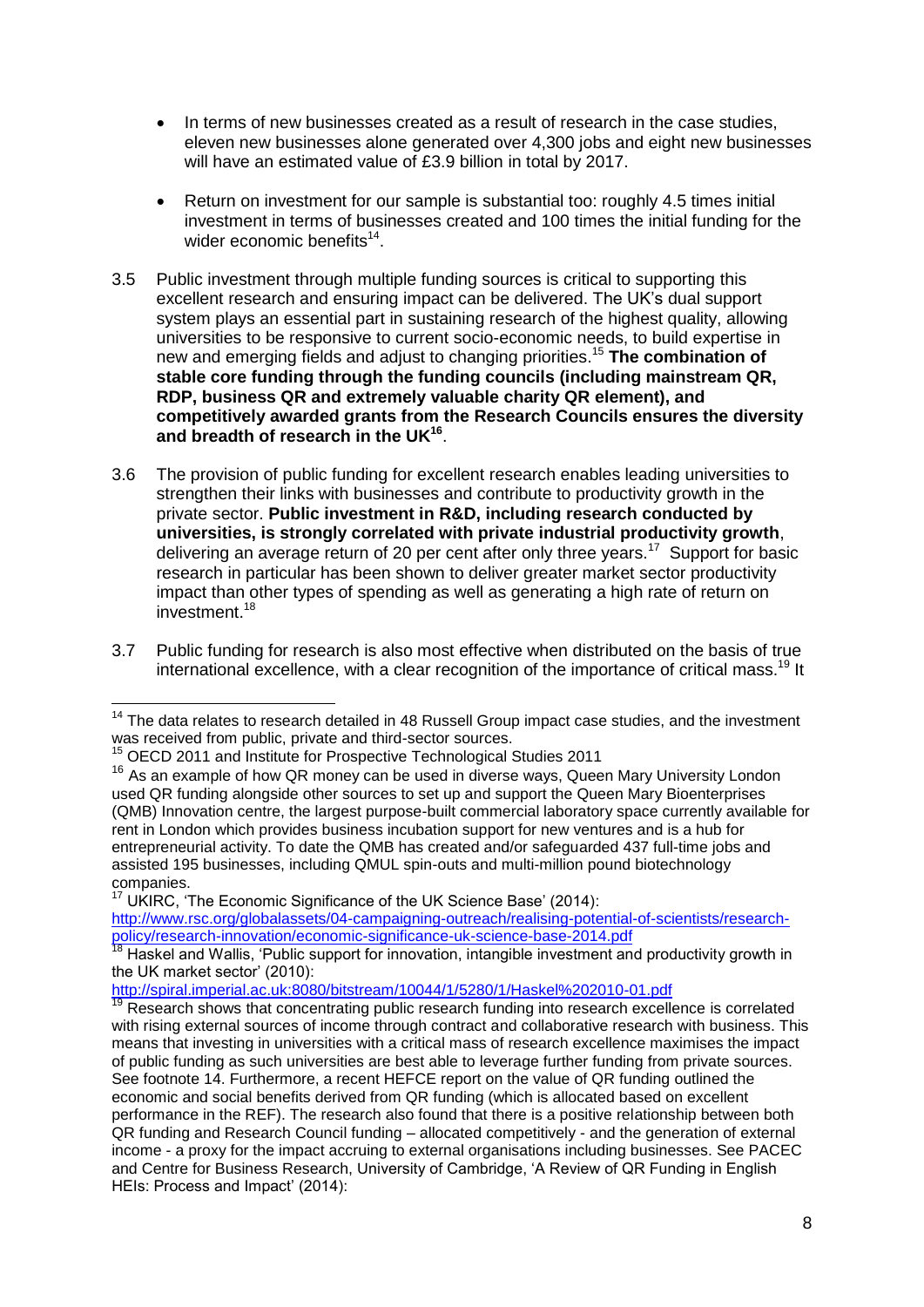has been shown that public funding to Russell Group universities leverages in double the proportion of private funding compared to other universities in the UK.<sup>20</sup>

- 3.8 International excellence should be the fundamental criterion for allocating Research Council funding. However, where a high threshold of excellence has been confirmed, and where a robust case can be demonstrated, it is acceptable to consider geographical issues in the funding balance.
- 3.9 **The continued ring-fencing of the science budget is essential** in demonstrating the Government's long-term commitment to science and research, and protecting that investment from being diverted to other more short-term policy priorities. Other spending commitments should not be added to the ring-fenced science budget unless accompanied by concomitant funding.
- 3.10 Public benefits from science and research require sustained public investment over years or even decades. The essentially flat-cash settlement for the science and research budget in the UK has meant that the value of public investment in science and research has been steadily eroded over time as a result of inflation since 2010-11, and is now worth over £300 million less per annum than in 2010-11. If a flat-cash settlement is continued to 2019-2020, the value of the ring-fenced science resource budget will have declined by over £600 million annually, or even more depending on inflation levels which may rise in coming years.<sup>21</sup>
- 3.11 At the same time as the value of research funding has been under pressure, universities have themselves been working hard to deliver efficiency savings. RCUK's annual monitoring of progress against Wakeham efficiency targets has shown that leading universities have worked well at achieving their targets, but now these targets have become increasingly punitive. They have in effect delivered a 10% cut to threeyear research funding grants and a cut of over 13% for five-year grants.
	- Even before Wakeham efficiencies were implemented, UK universities delivered over £1.38 billion in efficiency and cost savings over the period 2005-11<sup>22</sup>.
- 3.12 Within this context, the extent to which further efficiency targets would incentivise greater efficiency as opposed to simply representing further cuts to the UK's capacity to undertake high quality research is questionable. After four years of year-on-year efficiency targets, it should be acknowledged that there is a limit to the savings universities can realistically be expected to make in this area whilst still undertaking research on a sustainable basis.
- 3.13 Increased costs and global competition mean that **the UK's comparative performance in research cannot be maintained indefinitely on current levels of investment** and we return to this in the final section of this paper.

## **4. Higher education student numbers and funding**

-

4.1 It is essential that the country's universities continue to provide the graduates and postgraduates who will become the skilled labour force and leaders needed for the

http://www.hefce.ac.uk/media/hefce/content/pubs/indirreports/2014/A,review,of,QR,funding,in,English, HEIs/2014\_qrreview.pdf

<sup>&</sup>lt;sup>20</sup> What is the relationship between public and private investment in science, research and *innovation?*, Economic Insight report for BIS (July 2015)

<sup>21</sup> Calculated using the Treasury's GDP deflator in 2010-11 prices

<sup>22</sup> UUK, 2013,*Working for a Smarter, stronger sector efficiency and effectiveness in higher education progress report*, page 5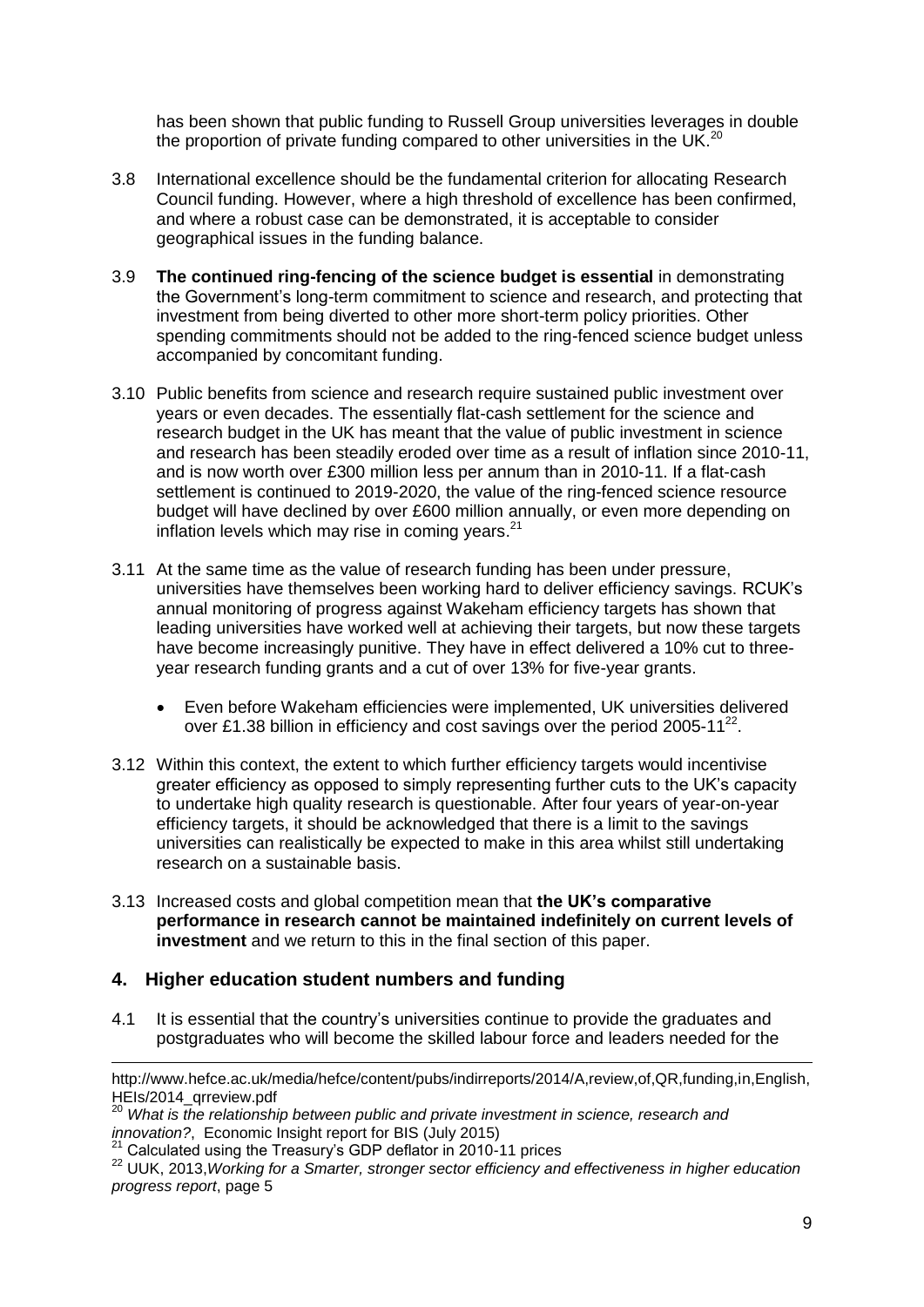future development of the UK's economy and society. However, high quality higher education needs proper funding to be sustainable.

- 4.2 We have always said that quality higher education should be prioritised over quantity, especially in times of limited funding. We are therefore concerned that the Government has chosen to allocate limited funds to growing student numbers so substantially. In some subjects this policy has led to less funding per student – for example in high cost STEM subjects, see below – and we are concerned that the quality of provision will suffer with such a significant expansion of numbers.
- 4.3 We would be extremely concerned if the substantial funds required to pay for additional students were taken from the already very stretched budget for research and high-cost subjects.
- 4.4 Providing higher education for everyone who wants it will require substantial long-term contributions from public funding and will present challenges for any future government that is unwilling or unable to continue to fund this. **At a time of constrained public funding the total number of undergraduate places should not be maintained or increased at the expense of quality in higher education.**
- 4.5 Investment from increased undergraduate fees has been crucial to universities at a time when Government teaching grants have been cut and other budgets are being stretched. The current fee regime has enabled Russell Group universities to invest in maintaining a world-class student experience as well as offering generous support to disadvantaged students. However, the cap on fees is fast being eroded by inflation. Coupled with constant pressure on areas such as funding for high-cost STEM subjects and the commitment to invest in access measures, this means that the current firstrate teaching experience our universities provide may be unsustainable in future.
	- The £9,000 tuition fee cap in England set in 2012 is now only worth £8,200 due to inflation and could be worth as little as £7,700 by 2017.
- 4.6 The effect of inflation on the tuition fee cap risks damaging our leading universities' international competitiveness in teaching in the long run. Tuition fees should now rise in line with inflation to help ensure that students' expectations of a world-class learning experience can continue to be met, and exceeded. We welcome that the Government has signaled its intention (in the summer Budget) to allow universities offering a high quality educational experience to index-link fees from 2017-18. **Good teaching and facilities require proper investment. The indexing of fee caps would help maintain levels of investment in HE in real terms.**
- 4.7 Russell Group universities are committed to fair access and invest substantially in supporting students from less advantaged backgrounds. In 2015-16 the 20 Russell Group universities in England alone will be investing £234 million in scholarships, fee waivers, bursaries and outreach activities aimed at the most disadvantaged – with additional investments being made across the Devolved Administrations. Student Opportunity funding through HEFCE recognises the extra costs associated with widening access for students from disadvantaged backgrounds and also helps universities to improve access and provision for disabled students.

#### **5. Subjects underpinning economic growth**

5.1 Russell Group universities play a critical role in teaching and research in many strategically important subjects, including a number that are vulnerable. Our universities have a high proportion of students in disciplines such as science,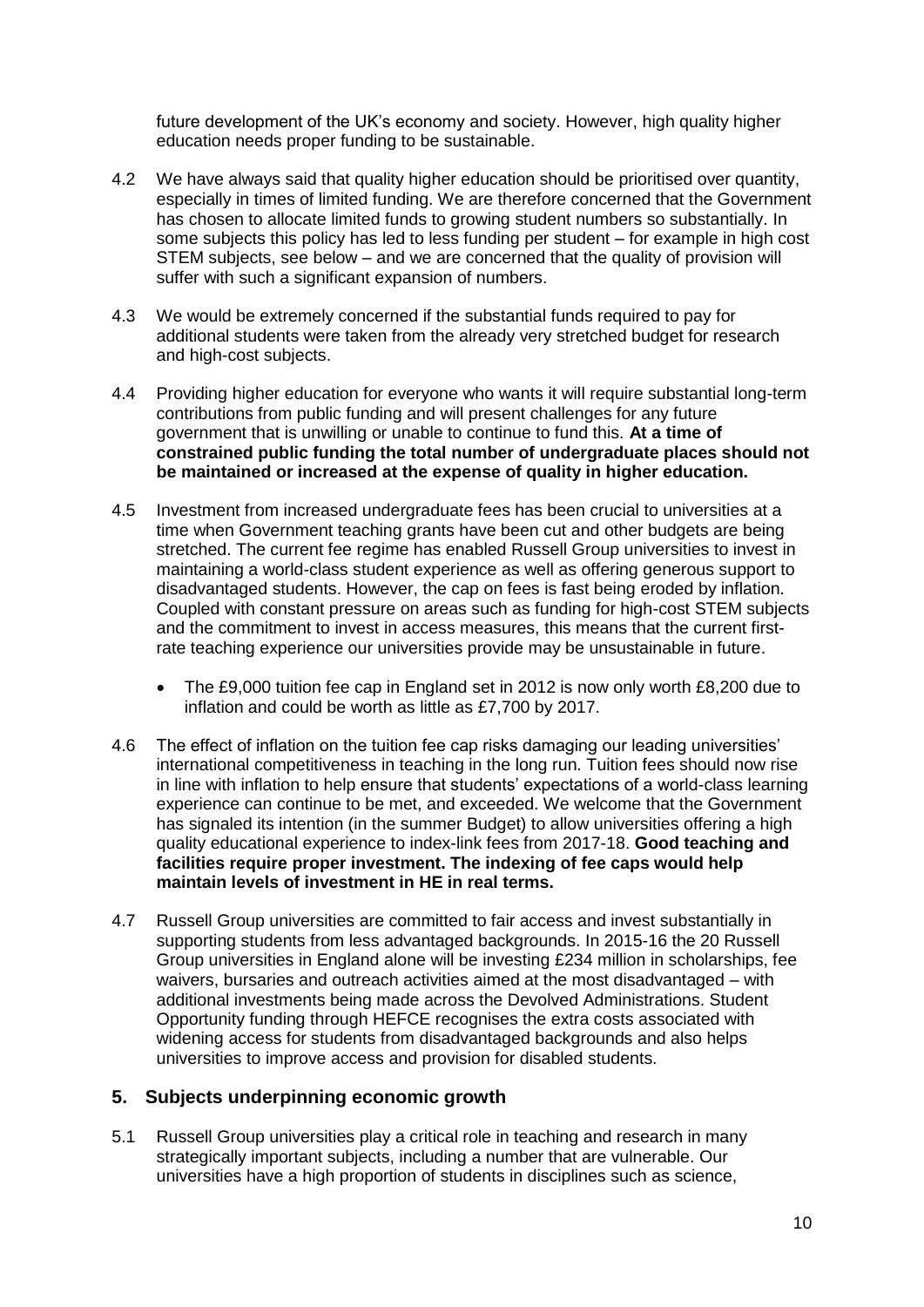technology, engineering, mathematics (STEM subjects) and languages, which are important for the future growth of the UK's economy. It is vital that such disciplines are properly funded.

- 5.2 Tuition fee income alone cannot cover the high costs of STEM subjects such as medicine, engineering, chemistry and physics. Teaching costs for these are significantly higher than other subjects because of the requirement for expensive laboratories and equipment –and for practical hands-on experience in the field and elsewhere to develop the skills that will be valuable to employers and in future researchers. It is therefore essential that the remaining teaching grant available to HEFCE continues to be targeted at high-cost and strategically important subjects in order to secure their financial sustainability.
- 5.3 We were pleased by the Chancellor's commitment in the 2013 autumn statement that there would be extra funding for high-cost STEM subjects, but it is important that this money is for investment in existing STEM places and not simply new provision. A welcome uplift in funding per student from 2015-16 was subsequently promised and so it was disappointing when HEFCE revealed in March this year that funding per student in 2015-16 for very high-cost students (Band B+) would actually decrease from £1003 per student to £832 and that the rate for Band B subjects would only remain at £1,500, rather than increasing. **Further cuts to teaching confirmed in the revised grant letter from HEFCE in July are therefore even more disappointing.**
- 5.4 Russell Group universities are disproportionally affected by any funding shortfalls in high-cost subjects as they teach a high proportion of students in those subjects.<sup>23</sup> We **have estimated that there is currently a funding shortfall of over £72.5 million a year for teaching high-cost subjects to home/EU students at Russell Group universities in England alone**, this puts significant pressure on other important activities and is not sustainable in the long-term.
- 5.5 It is essential that the Government honours its commitment to provide extra funding for high-cost subjects in 2015-16 and beyond as has previously been promised.
	- It would be possible to cover the £72.5 million shortfall in funding for most Russell Group universities by increasing Band A to £10,750, Band B to £2,500 and Band B+ (including the Band B element) to £2,750.
	- Even then some individual subjects would still be underfunded. The way to address this would be to have a much more granular approach to banding of high cost subjects and to support universities in covering the real costs.
- 5.6 **The shortfall in funding high-cost subjects is increasing with time and needs to be addressed as a matter of priority. BIS funding through HEFCE to support the costs of teaching science and engineering subjects, which underpin future growth, should be increased.**

 $^{23}$  Russell Group universities represent 15% of higher education institutions in the UK and teach roughly 22% of all undergraduates. However, in 2013/14 Russell Group universities in England taught 45% of Band B+ and 39% of Band B Home/EU first degree students. Overall they taught 40% of total Band A, Band B+ and Band B Home/EU students. Band A = clinical stages of medicine and dentistry courses and veterinary science, Band B+ = physics, chemistry, chemical engineering and minerals, metallurgy and materials engineering and  $Band B = other laboratory-based subjects.$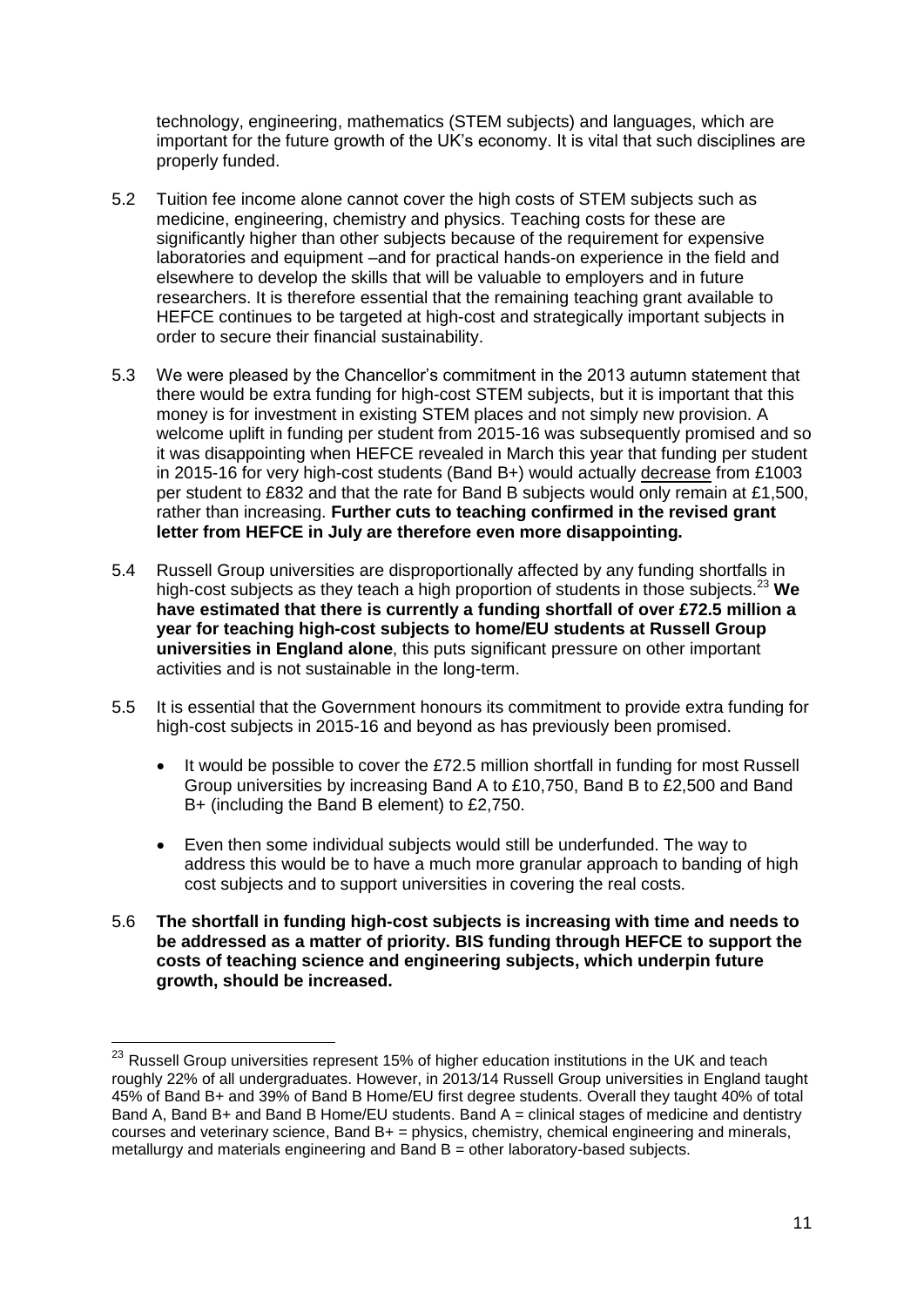# **6. Innovation**

- 6.1 World-class universities are a crucial part of a nation's knowledge base and absorptive capacity, creating the knowledge and scientific breakthroughs essential to innovation, which underpins long-term economic growth and economic wellbeing. Russell Group universities contribute out of all proportion to their size on key economic measures, and are highly effective and successful in the commercial exploitation of their research. In 2013-14, our universities accounted for:
	- (a) 76% of the total income from contract research to UK universities (and made up 78% of those universities with contract research with commercial businesses worth more than £5 million)
	- (b) 63% of the total income from collaborative research involving both public funding and funding from businesses to UK universities
	- (c) 71% of the intellectual property income generated by UK universities
	- (d) 61% of active spin-outs which survived for three years<sup>24</sup>
- 6.2 Spinouts and start-ups associated with Russell Group universities and their academics and graduates also create a significant number of jobs in their own right, employing 11,293 full time equivalent staff in 2013-14.
- 6.3 In order to continue reaping the benefits of the innovation and economic impact developed from our universities' research and knowledge transfer activities, the UK needs a range of effective public support mechanisms, including those that can leverage additional investment and incentivise on-going business-university collaboration.

### *Proof of concept and early stage funding*

- 6.4 There are still gaps in the UK's funding pipeline to take a research idea through to a final product or service, including problems in accessing 'proof of concept' funds and sufficient venture capital. The availability of this type of funding is vital for universities in developing products and technologies to commercialisation (helping to bridge the so called 'valley of death'), and should be enhanced. For example:
	- Funding for proof of concept and proof of market activities through Innovate UK's SMART scheme could be made available directly to universities to enable more good ideas to be developed for commercialisation or spinout.
	- Similarly, Innovate UK's Catalyst Fund, providing discipline-focused proof of concept funding in biomedical science, agricultural technology, energy and industrial biotechnology, could be expanded further.
- 6.5 Government tax measures are also valuable in supporting early stage companies to develop products and technologies to commercialisation. The Enterprise Investment Scheme (EIS) and its extension into the Seed Enterprise Investment Scheme (SEIS) are helpful in providing low-risk capital for start-ups and should be maintained. These tax-efficient investment funds could be better targeted to enable investment in early stage high-tech companies including university spinouts. In particular, removing restrictions around the timeframe in which a fund must invest would help universities to use these schemes more effectively.

<sup>-</sup> $24$  HE-BCI Survey data, 2013-14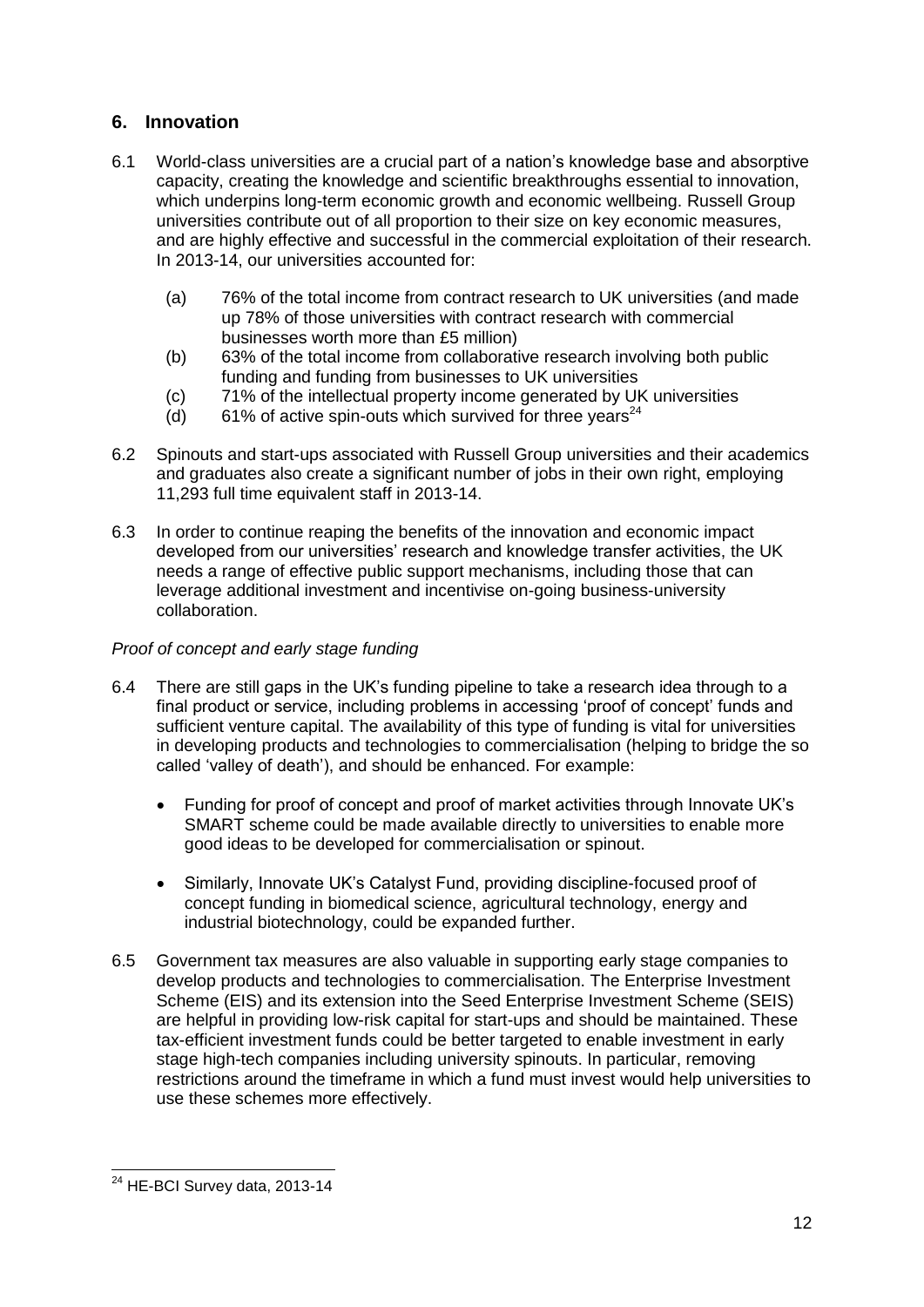6.6 **The UK needs to create the right environment for new ideas to develop and grow into commercial success. It is important that the Government continues to support universities' efforts to build strong links with business and public services and to establish their own spinouts and other commercial activities. The availability of proof of concept funding and financial and tax support for early stage ventures should be enhanced.** 

#### *Higher Education Innovation Fund (HEIF)*

- 6.7 The Higher Education Innovation Fund (HEIF) is extremely effective in developing knowledge-based interactions between universities and businesses, and facilitating innovation, which results in economic and social benefit to the UK. It allows universities to invest in a full range of knowledge exchange activities and is also one of the few remaining funding sources providing sufficient flexibility to leverage additional funding from external sources.
- 6.8 HEIF is currently worth £160 million per year, with the bulk of this money (around 70%) coming from within the science and research resource budget. Research has shown that HEIF funding results in a return on investment of more than six-fold and the return is greater where research intensity is greater.<sup>25</sup>
- 6.9 Russell Group universities use HEIF to fund a wide range of activities including: increasing interactions with businesses including SMEs; enhancing technology transfer activities; supporting Proof of Concept funding before seed and further capital becomes available; and providing enterprise education for staff and students and support for starting a business.<sup>26</sup>
- 6.10 HEIF allocations are rightly performance based, with institutions only eligible to receive an allocation if they exceed a £250,000 allocation threshold related to their external income earnings and performance of the sector overall. However there is also a cap of £2.85 million on the amount of money individual institutions can receive – restricting the ability of research-intensive universities to receive funding in proportion to the full scale or excellence of their knowledge exchange activities. This cap should be raised significantly, as has been the case following previous HEIF rounds.

 $^{25}$  Coates Ulrichsen, T., 'Knowledge Exchange Performance and the Impact of HEIF in the English Higher Education Sector' (2014):

[http://www.hefce.ac.uk/media/hefce/content/pubs/indirreports/2014/KE,performance,and,the,impact,of](http://www.hefce.ac.uk/media/hefce/content/pubs/indirreports/2014/KE,performance,and,the,impact,of,HEIF/2014_keheifimpact.pdf) [,HEIF/2014\\_keheifimpact.pdf](http://www.hefce.ac.uk/media/hefce/content/pubs/indirreports/2014/KE,performance,and,the,impact,of,HEIF/2014_keheifimpact.pdf)

 $26$  For example: HEIF funding helped the University of Exeter to secure a £2 million collaboration with Astra Zeneca to create a unique global centre to boost the effectiveness and safety of vital new drugs for both patients and the environment and to secure high tech jobs in the South West that would have been lost as a result of the closure of Astra Zeneca's Brixham Environmental Lab. Furthermore, the University of Cambridge has used HEIF funding to support its Centre for Entrepreneurial Learning (CfEL), which delivers entrepreneurship training for the University as well as nationally and internationally. More than 16,000 people have participated in CfEL programmes and events over the last decade and the University has introduced a Postgraduate Diploma in Entrepreneurship.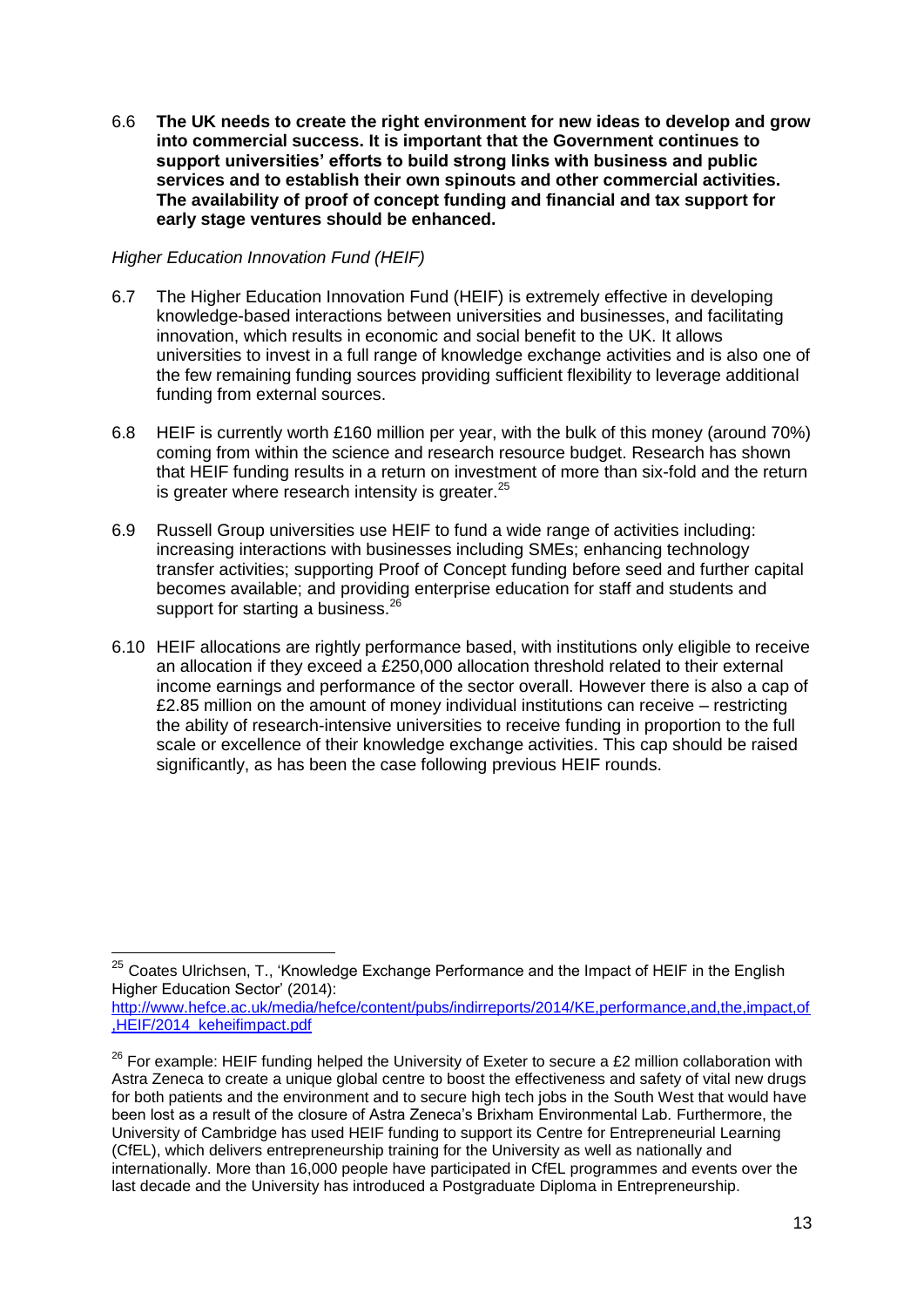6.11 **HEIF is vital in facilitating innovation and the impact of our research as well as promoting entrepreneurialism, engagement with SMEs and other key knowledge exchange activities. Consideration should be given to equivalent instruments in the Devolved Administrations to ensure that knowledge exchange can be supported across the UK.** 

#### *Impact Acceleration Accounts*

6.12 We welcome moves by most of the Research Councils to develop Impact Acceleration Accounts (IAAs) that provide funding for knowledge exchange activities based on recent institutional research funding history. This funding is complementary to HEIF and universities have substantial autonomy in how these funds are used. In particular research-intensive universities are using IAA grant funding for proof of concept work, frequently with SMEs. **On-going support for IAAs should be given a high priority.**

#### *Innovate UK*

- 6.13 Innovate UK has now become established as a key part of the UK's innovation landscape with a budget that has increased well ahead of inflation from just £320 million in 2011-12 to around £500 million for 2014-15. Its activities complement research and innovation activity funded through the Research and Funding Councils and elsewhere in Government<sup>27</sup>.
- 6.14 We welcome the fact that Innovate UK's funding commitments with universities are starting to increase and that the organisation's own data shows how the return on investment it makes more than doubles where academic partners are involved:
	- Innovate UK's collaborative R&D projects with two or more academic partners deliver £9.67 per £1 invested, while those with no academic partners deliver £4.22 per £1 invested<sup>28</sup>.
- 6.15 Innovate UK's network of Catapult Centres has the potential to be a significant national asset for the UK if research excellence is at the heart of their operations and if longterm funding is available that will allow them to deliver meaningful benefit. However, creating Catapult Centres from scratch outside of the research base risks duplicating existing capabilities in universities and making the UK research base appear unnecessarily complicated to new business collaborators. Catapult Centres based outside the university system will also risk being disconnected from the teaching and professional development activities that are integral to universities. As Hermann Hauser recommended in his 2014 review, Catapults should be engaged directly with the UK's excellent research-intensive universities, enabling them to build on areas of existing strength and international comparative advantage.<sup>29</sup>
- 6.16 More **extensive linkages with key universities** across Innovate UK programmes could help to bring radical ideas from basic research through to market ahead of our competitors. But, **it would be counterproductive to increase funding for Innovate**

 $27$  A good example of on-going Innovate UK support directly involving universities is the Knowledge Transfer Partnership (KTP) scheme, which often has a significant impact on small and medium-sized businesses in particular. One KTP project at the University of Glasgow, for example, resulted in a growth in turnover of 40% for a local SME by enabling the commercialisation of semiconductor technology and associated processes.

<sup>&</sup>lt;sup>28</sup> Source: Innovate UK, 2013

<sup>&</sup>lt;sup>29</sup> Hauser, H. 'Review of the Catapult network: Recommendations on the future shape, scope and ambition of the programme' (2014)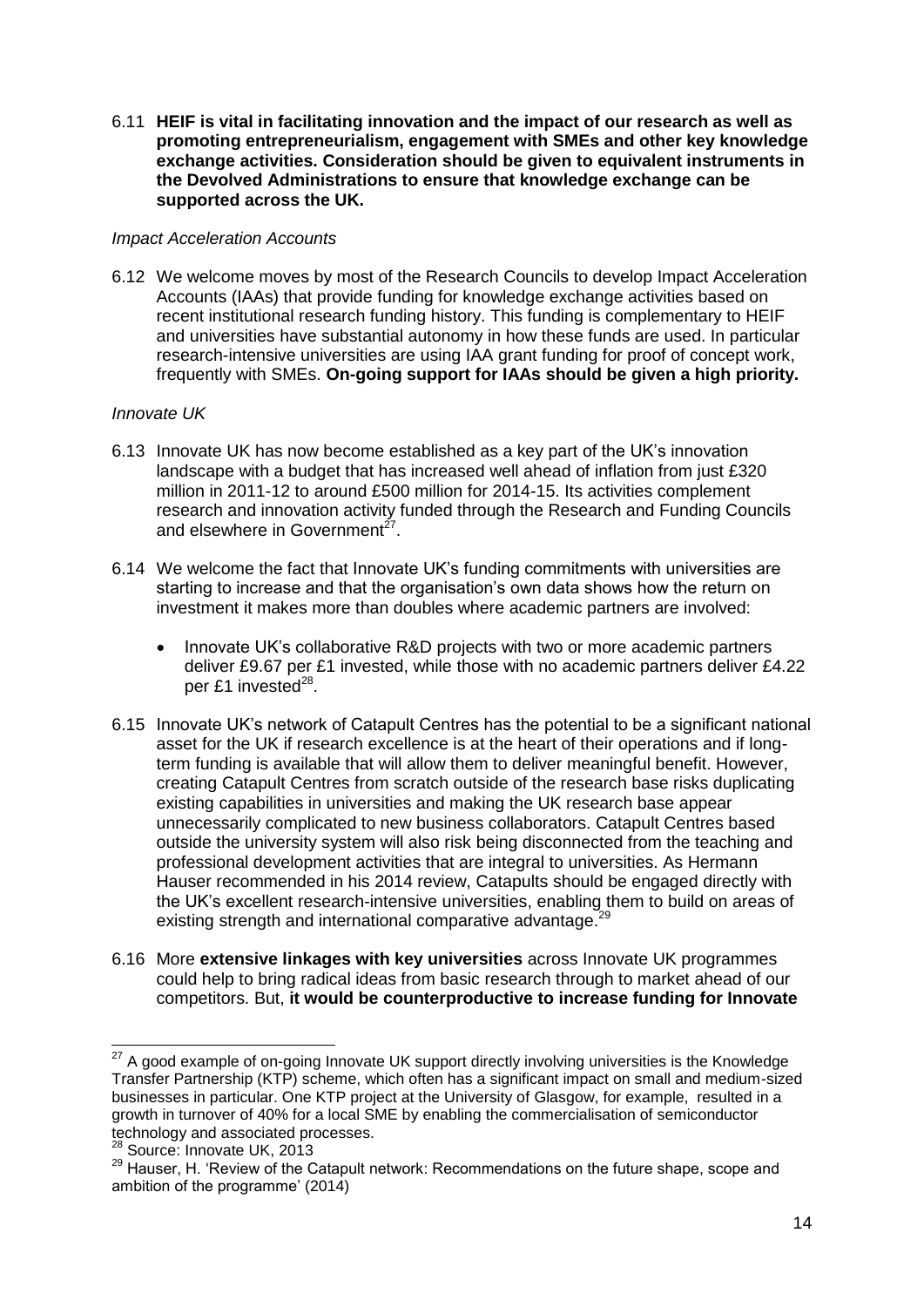**UK at the expense of investment in basic research**, without which the development of new technologies and products from excellent research would not be possible.

# **7. Capital**

 $\overline{a}$ 

- 7.1 The UK's position as a world-leader in research and higher education and the benefits that flow from this for the economy and society will only be maintained if our researchintensive universities have the facilities and equipment needed to compete with betterresourced institutions internationally.
- 7.2 We are therefore pleased the Government has committed to maintaining capital funding for science and research in line with inflation at £1.1 billion a year until 2021.
- 7.3 The maintenance of the highest standards of equipment and facilities helps to sustain the research and teaching environment, attracting highly sought-after internationally mobile researchers as well as high levels of international R&D investment.<sup>30</sup>
- 7.4 While very large, specialist infrastructure such as synchrotrons, neutron sources and telescopes are operated primarily on an international or European basis, the majority of research undertaken in the UK relies upon access to small and medium-scale research infrastructure. Much of this infrastructure is located within leading researchintensive universities where it can also be used to deliver an excellent teaching and learning experience. Provision for infrastructure on this scale must continue to be at the heart of the Government's capital investment strategy including through RPIF and as part of Research Council grants. The provision of capital funding directly to HEIs by a formula mechanism is also extremely valuable as it provides the freedom and certainty to invest in areas of scientific opportunity identified by our world-leading researchers.
- 7.5 A key on-going challenge is that the running costs associated with any new capital infrastructure must be met long after the initial funding has run out. In addition to maintenance and running costs, technological advances mean that scientific equipment can become obsolete in a relatively short timescale and require upgrading to maintain a facility's capabilities and competiveness. It would be helpful to have resource element separate from project resource, but tied to the original capital investment, to ensure facilities and equipment can operate to full capacity, and to enable vital upgrades and maintenance for the long-term.
- 7.6 General running costs are compounded by the requirement to meet energy-related targets both to reach external commitments, such as funding council carbon targets, and to control increasing institutional energy costs. As a result, the most efficient and sustainable means of spending capital funds may be through refurbishment – bringing old and out of date buildings up to modern energy and educational standards – rather than in new builds, which might have greater immediate appeal.
- 7.7 HEFCE's report on the financial health of the sector in March 2015 highlights the major change over time in how universities expect to fund capital investment.<sup>31</sup> The level of capital funding provided through public grants has significantly reduced since 2009-10 meaning that institutions must fund such investment from internal sources, which are

<sup>31</sup> HEFCE, 'Financial health of the higher education sector: Financial results and TRAC outcomes 2013-14' (2015):

```
http://www.hefce.ac.uk/media/HEFCE,2014/Content/Pubs/2015/201507/HEFCE2015_07.pdf
```
 $30$  The proportion of non-UK nationality academic staff is around 34% at Russell Group universities compared to an average of 20% for other UK HEIs. Much of the cutting-edge research infrastructure at our universities is also co-funded by charities, business and international partners.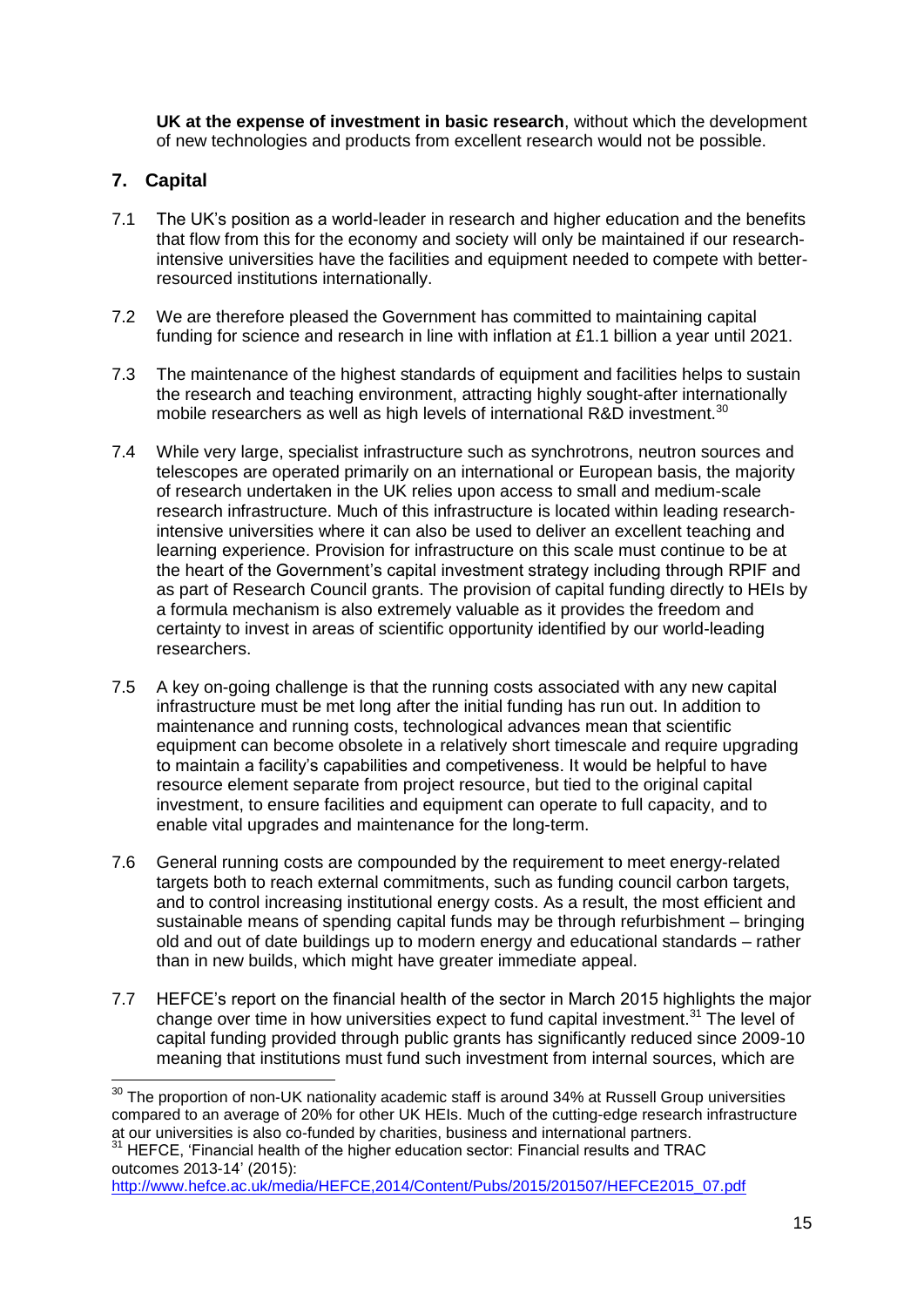increasingly stretched, in order to secure their long-term sustainability. Our universities have responded to the challenging funding climate by implementing efficiencies in order to invest in capital projects that will have a major long-term return for the economy – as we have described in our report on the *Economic impact of the capital*  investment plans of the Russell Group universities<sup>32</sup>.

7.8 **World-class infrastructure, particularly buildings and equipment, is needed to facilitate the very best environment for research and teaching. We welcome the Government's commitment to increase research capital investment in real-terms to 2021. A clear commitment is also needed to fund the on-going resource costs associated with operating, maintaining and up-grading capital facilities.**

#### *Research Partnership Investment Fund (RPIF)*

- 7.9 The success of our universities in leveraging external investment through the Research Partnership Investment Fund (RPIF) has demonstrated the extent to which public and private partners see great benefit in such collaborations:
	- Over £400 million has been allocated so far to 27 projects (including 21 at Russell Group universities), attracting over £1 billion of investment from business and charities.
- 7.10 Without RPIF, projects such as the £150 million Research and Translation Hub at Imperial West, which will have space for 50 spinout companies alongside 1,000 researchers and will support innovation on an unprecedented scale in London, would not have been possible. We therefore welcome the announcement at Budget 2015 that the Government will invest an additional £400 million in RPIF over this Parliament.
- 7.11 **RPIF should be maintained in the long-term as it provides a unique opportunity to leverage significant external investment into important capital projects at the UK's leading universities. Committing to maintain RPIF and providing a longer lead-time for projects to apply for funding would better suit business' planning cycles and further improve the quality of bids.**
- 7.12 Business investment in research and innovation is globally mobile and the UK needs to do whatever it can to attract investment here against very strong international competition. If we can attract the really important strategic investments through future rounds of RPIF then other activities will follow.

## **8. Health education**

- 8.1 The UK has a world-class reputation for medical, dental and nursing education in particular because of the excellent research-based teaching at Russell Group medical and dental schools, which is characterised by strong relationships with clinical practice.
- 8.2 However, the medical, dental and wider health education system in the UK is facing significant pressures. Instability in permitted intake numbers for universities, poor modelling of likely demand by government agencies, the development of unfair market distortions because of restrictions on international students, and cuts to funding for nursing are undermining the system and are putting incredible strain on the UK's world-leading universities. The current level of the benchmark price for nursing, for example, does not reflect the cost of delivering nursing education and training and this

<sup>&</sup>lt;sup>32</sup> [http://www.russellgroup.ac.uk/policy/publications/the-economic-impact-of-research-conducted-in](http://www.russellgroup.ac.uk/policy/publications/the-economic-impact-of-research-conducted-in-russell-group-universities/)[russell-group-universities/](http://www.russellgroup.ac.uk/policy/publications/the-economic-impact-of-research-conducted-in-russell-group-universities/)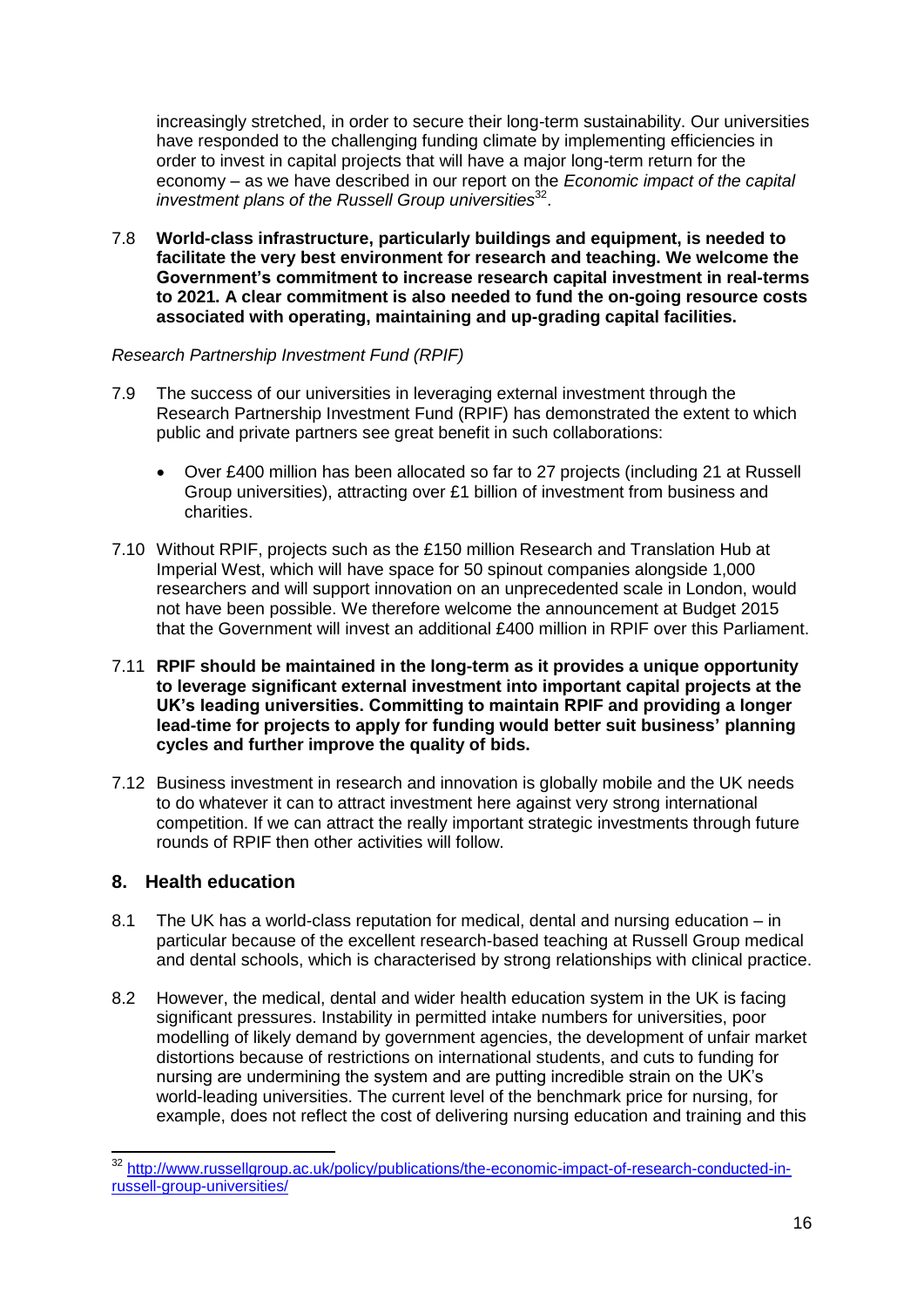issue will need to be resolved in order to prevent high quality education partners from withdrawing from nursing education $33$ .

- 8.3 We welcome the Government's commitment to increase investment in the NHS by £8 billion per year by 2020, but it is **essential that the budget for world-class health education is protected** within this in order to support high-quality teaching and address chronic workforce shortages in the NHS which have come about due to longterm under-investment.
- 8.4 Opening up medical and dental places to more international students would provide a significant economic boost to export earnings, create a level playing field with private medical and dental schools, and provide greater security against any future demand growth in the UK for medical and dental professionals. We would therefore like to see the **Government making it a priority to lift caps on international student numbers in medicine and dentistry**:
	- International medical and dental student number caps should be lifted potentially being doubled in the first instance – with more flexibility introduced to allow universities to manage intake numbers. Tariff (SIfT) payments from DH to hospitals for these international students should be maintained or at least modified<sup>34</sup>.
	- International caps should be removed altogether where overseas students are fully funded to cover both the BIS/HEFCE and DH contributions associated with their training (so called 'off quota' arrangements).

## **9. Investing in postgraduates**

- 9.1 Postgraduate students are essential to a successful knowledge economy and the future academic workforce. It is vital that the brightest graduates are able to realise their full potential for further study while maintaining and enhancing the country's strengths in research and innovation.
- 9.2 The UK has a strong international reputation for high-quality postgraduate education (both research and postgraduate taught) and Russell Group universities are major centres of postgraduate study:
	- In 2013-14 there were 184,000 postgraduate students at Russell Group universities.
	- Between them, our 24 members account for a third of all postgraduates and 55% of postgraduate research students in the UK.
- 9.3 The Chancellor is right to help ensure there are no barriers to participation in postgraduate study by introducing a postgraduate loan scheme and considering other support options too. A postgraduate qualification can have a significant effect on the

 $\overline{1}$  $33$  An analysis of the funding for pre-registration education for nursing shows a current funding shortfall of at least between 7.6% and 11.5%. This analysis is based on costings taken from an independent strategic cost review conducted by JM Consulting on behalf of the Department for Health and HE sector in 2007/8. In addition, a guaranteed annual uplift in the BMP has not been delivered, and so this equates to a real terms cut of 1.7% in 2014-15, compounded with a further cut of 1.1% in 2015-16.

<sup>&</sup>lt;sup>34</sup> The tariff payment (previously called Service Increment for Teaching, or SIfT) is given to hospitals for all medical and dental students to cover facilities and human resources required to support students in their clinical training years.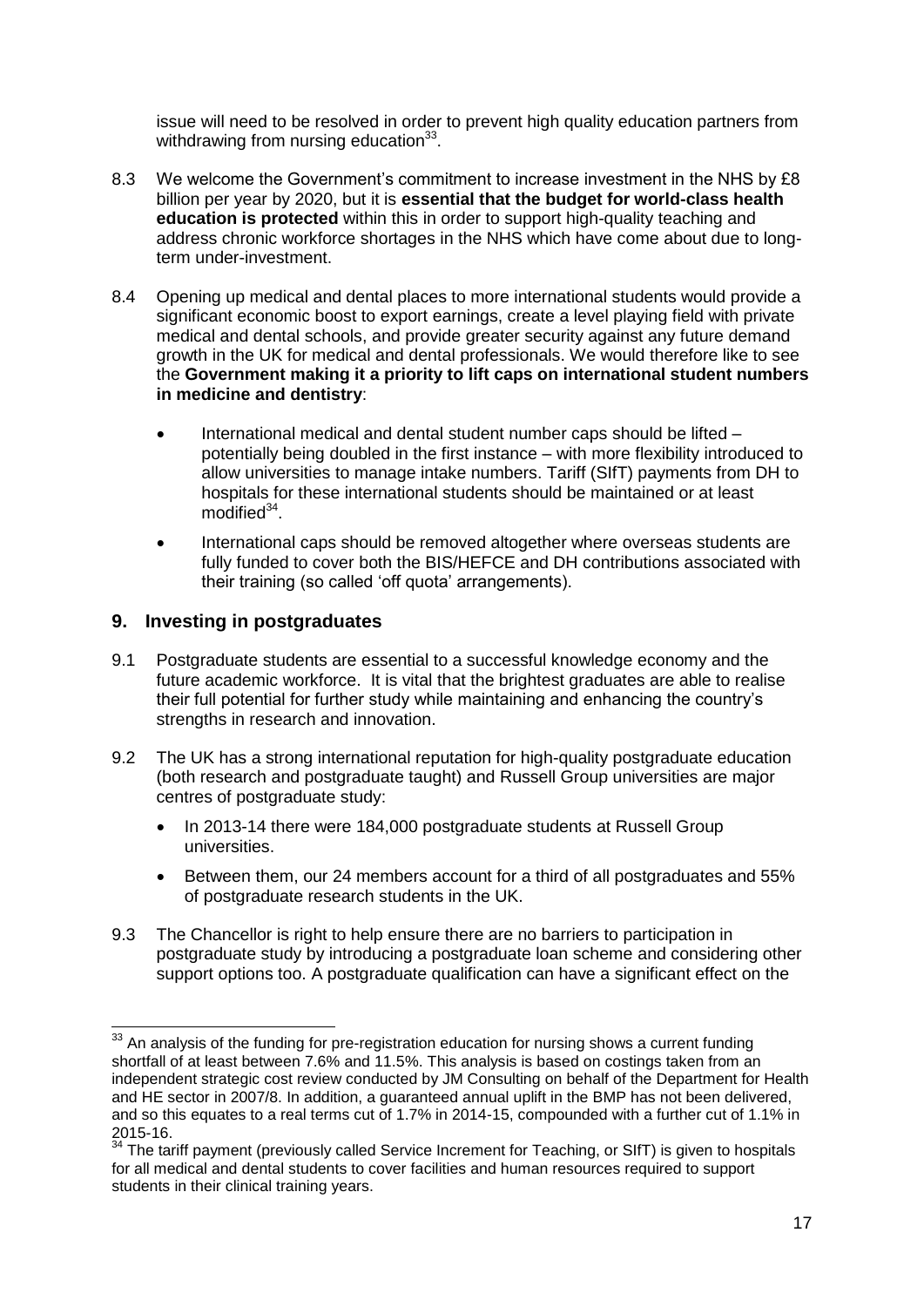employability of the graduate, especially for those initially in a non-graduate job, even within a very short period of labour market entry.<sup>35</sup>

- 9.4 We welcome the government's reassurance that the significant investment in postgraduate support will not create additional regulation, restrictions or costs in the future or divert funds from existing budgets for research and teaching. We are also pleased that the loans are not restricted to certain subjects and we will want to see a system that is clear and simple to understand so that most students – particularly those with the most potential - considering postgraduate study can be sure they will receive financial help if required. Indeed the Government should consider how costs could be contained further by prioritising support for the brightest candidates.
- 9.5 As well as support for postgraduate taught (PGT) students, it is important that the vital contribution postgraduate research (PGR) students make to the UK economy is recognised and facilitated. **Russell Group universities compete globally to recruit the most able postgraduate students**, but it is increasingly difficult to do this when universities elsewhere, for example in the USA, are able to offer greater financial support towards the costs of study – in particular at PGR level.
- 9.6 Current funding for postgraduate researchers comes from a diverse range of sources, within which public funding is an essential component. **The Government must continue to support postgraduate research students through Research Council and Funding Council grants**, and, if possible, increase overall investment in this critical component of the UK's research base.
- 9.7 We would also like to see Government support efforts to raise funds for postgraduate scholarships through philanthropy and business contributions e.g. **match-funding for philanthropic donations or additional tax incentives**. This could be an effective way for the Government to meet its objective of increasing participation in postgraduate study and could support universities' own efforts to increase postgraduate participation. If more funding is not made available then many of the best students will choose an institution outside the UK where financial support is more readily available**.**
- 9.8 Postgraduate research is a crucial first step in the development of a research career and for many high-level technical and professional roles in industry. It would be counterproductive to reduce this funding in order to increase loan support. An increase in funding would enable more students to enter research degrees, increase the pipeline of highly skilled research-trained postgraduates into the labour market, and strengthen the competitive position of the UK's research base and its universities.

#### **10. Future competitiveness**

- 10.1 Whilst the UK maintains a world-leading position in research excellence, public investment in our research base and universities is far lower than our international competitors. This relatively low level of investment means it is increasingly difficult for the UK's leading universities to compete with better-resourced institutions internationally:
	- The UK's investment in R&D as a proportion of GDP ('R&D intensity') is well below the OECD and EU averages. In 2012, the UK spent 1.63 per cent of GDP on R&D.

<sup>35</sup> *Postgraduate Taught Scholarship Scheme – Widening access to postgraduate study and the professions.* An interim briefing by the University of Sheffield on a pilot intervention by six universities to offer funding solutions and assess demand for postgraduate study from graduates with widening participation characteristics*:*  [https://www.sheffield.ac.uk/polopoly\\_fs/1.412725!/file/PSS\\_Interim\\_Report.pdf](https://www.sheffield.ac.uk/polopoly_fs/1.412725!/file/PSS_Interim_Report.pdf)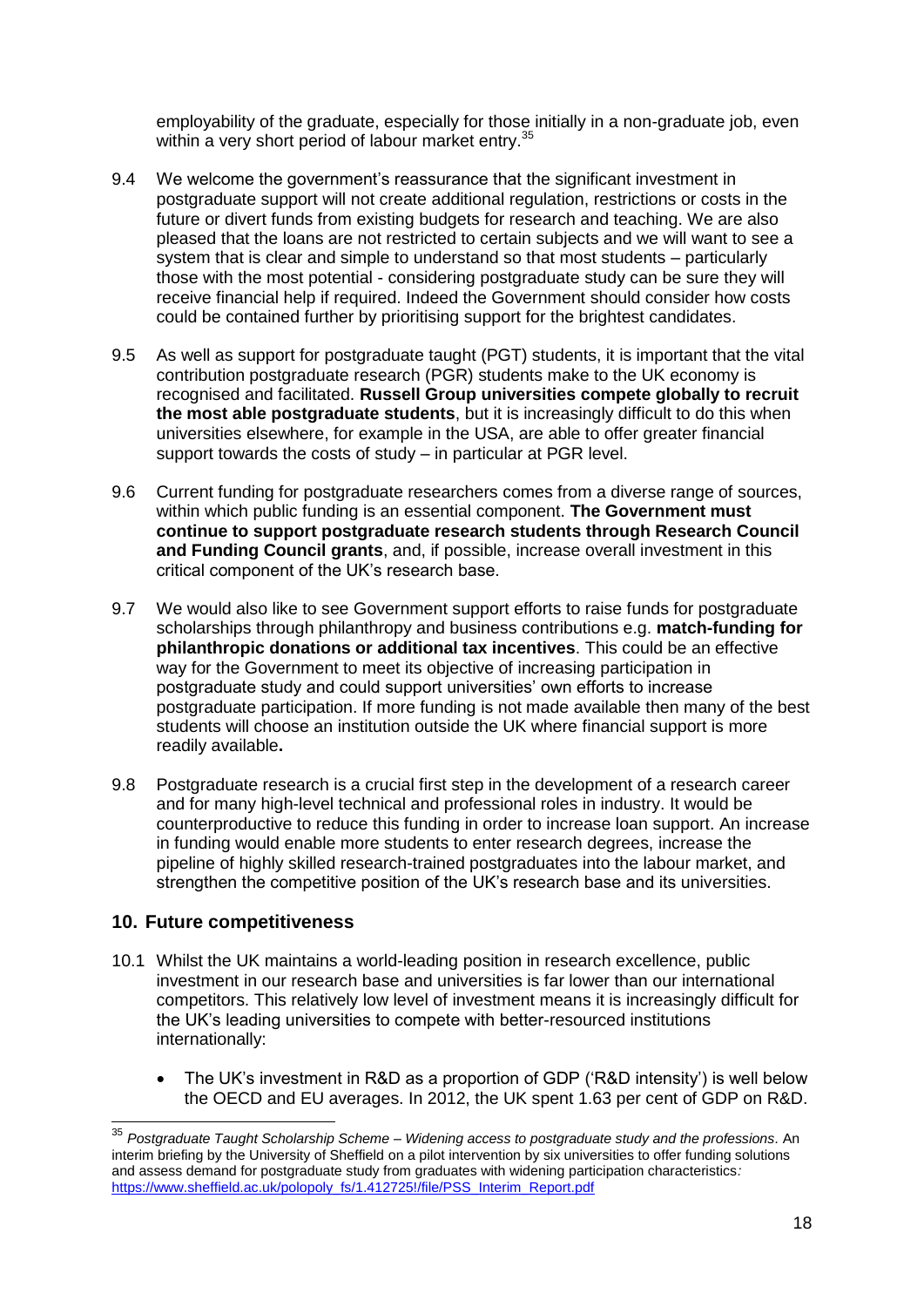By comparison, the EU-15's average R&D intensity was 2.06 per cent, the OECD average was 2.37 per cent and China's spending was 1.95% GDP.<sup>36</sup>

- Whilst higher education expenditure on R&D (HERD) and government expenditure on R&D (GOVERD) have consistently increased as a percentage of GDP in countries across the OECD, EU and emerging nations, in the UK, total HERD and GOVERD as a proportion of GDP was lower in 2012 than it was in 2007.<sup>37</sup>
- In 2015, an international comparison of national HE systems found that the UK's HE sector ranks second out of 50 countries for output but 26th for resource inputs.<sup>38</sup>
- 10.2 Countries such as China, France, Germany and South Korea have invested strategically in a small number of research-intensive universities in order to maintain and enhance their research and learning infrastructures – making such institutions more attractive as partners for multinational R&D businesses.<sup>39</sup> China in particular has reaped the benefits of increased investment in science and research, growing its share of global research production from 5.6 per cent in 2003 to 14 per cent in 2012. Its citation impact (long below world average) is also steadily improving.
- 10.3 The UK's lack of investment in R&D relative to our international competitors is reflected in our falling position in terms of innovation performance compared to other EU countries.<sup>40</sup> A BIS commissioned international comparative analysis noted whilst the UK continues to punch above its weight in research excellence, its relative standing is being eroded by competition from emerging nations and continued investment in the UK research base is essential to remain a research leader in future. $41$
- 10.4 There is now a real danger that a lack of public investment will lead to the UK falling behind our competitors in some key areas of research for the future. For example:

 $\overline{1}$ 

<sup>&</sup>lt;sup>36</sup> OECD MSTI database. The EU-15 countries are: Austria, Belgium, Denmark, Finland, France, Germany, Greece, Ireland, Italy, Luxembourg, the Netherlands, Portugal, Spain, Sweden and the UK. <sup>37</sup> This also applies to Canada, Hungary, Iceland and Israel. OECD Science, Technology and Industry Outlook 2014

<sup>&</sup>lt;sup>38</sup> Universitas21 Ranking of National HE Systems 2015

<sup>39</sup> For example:

<sup>•</sup> Over a decade to 2011, around ¥30 billion (£2.8 billion) was invested in a select few Chinese research-intensive universities to help them achieve world class status. A further ¥10 billion (£950 million) is being invested to create research bases in China's mid-west universities.

<sup>•</sup> In France, more than €7.7 billion (£6.3 billion) has been allocated to the "Excellence Initiative" (IDEX) since 2010 to create eight campuses bringing together leading institutions to compete with the best universities in the world. In 2014, an additional  $\epsilon$ 2 billion (£1.6 billion) has been announced as the second wave of funding to establish between three and five new IDEX campuses.

<sup>•</sup> By 2017, a total of €4.6 billion (£3.8 billion) will have been invested in Germany's Excellence Initiative which aims to create 43 clusters of research excellence and 11 excellent universities.

<sup>•</sup> South Korea is investing £1.2 billion over seven years to 2019 through its BK21 Plus programme to further cultivate a small number of research-intensive universities.

 $40$  The UK is now ranked  $8<sup>th</sup>$  in the EU's Innovation Scoreboard and categorised as an "Innovation Follower", not an Innovation Leader. The UK was previously ranked 5th in 2010 and 6th in 2011 and has lost out to the Netherlands, Belgium and Luxembourg. It is worth noting that the Netherlands and Belgium have both increased investment in research as a proportion of GDP since 2010.

<sup>41 &#</sup>x27;International Comparative Performance of the UK Research Base: A report prepared by Elsevier for BIS' (2013)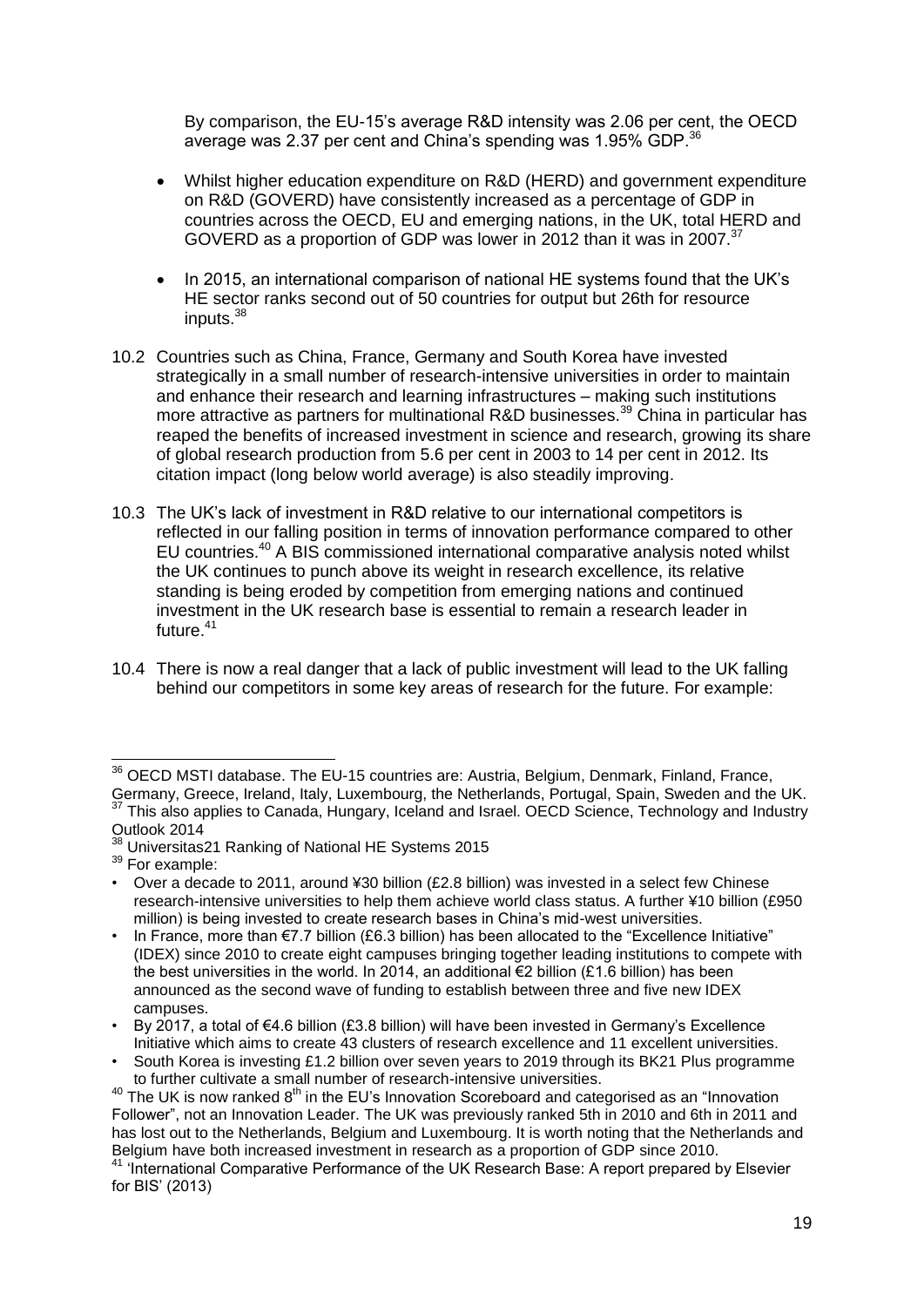- Recent investments into state-of-the-art research facilities in regenerative medicine and stem cells are very welcome, but the UK is underinvesting in this field compared to international competitors.<sup>42</sup> In 2012, UK public sector investment in regenerative medicine was around £77 million whilst China's national stem cell funding commitment is estimated at more than 3 billion RMB (over £300 million) for the 5-year period from 2012 to 2016. $43$  The US spends more than any other country on stem cell research: in 2010, for example, National Institutes of Healthcare spent \$1.2 billion on stem cell research and private sector funding may be ten times as much.<sup>44</sup>
- The UK and US have been the global leaders in high-energy particle colliders, but this position is under threat from China. Beijing's Institute of High Energy Physics is proposing to build a so-called 'Higgs Factory' by 2028, with a particle accelerator that is twice the length of the Large Hadron Collider (LHC) at CERN, Europe's particle-physics laboratory in Switzerland. Proposed investment of US\$ 3 billion to create a next-generation super proton–proton collider would put China at the forefront of international particle physics. <sup>45</sup>
- The lack of Research Council support for bioprocessing research since the end of the 1990s has resulted in a 'missing generation' of skilled researchers, many of whom emigrated overseas. This has undermined the UK's ability to support UK bio/pharma manufacturing, industry and academia. Efforts are now being made to rebuild the bioprocessing research community with Research Council and industry investment in interdisciplinary research groups at our leading universities.<sup>46</sup>
- 10.5 **Public investment in R&D leverages investment from private, charity and international sources, rather than replacing funding from these sources**. As noted above, there is robust evidence to show that public investment in R&D leverages further private investment delivering an average return of 20 per cent after only three years. The strength of the UK's research base is also a significant factor in maintaining a high level of FDI into the UK:
	- In 2013, expenditure on R&D performed in UK foreign owned businesses increased by 11% compared to the previous year and constituted 54% of total expenditure.<sup>47</sup>

<sup>-</sup> $42$  These include the Francis Crick Institute, unique partnership between the Medical Research Council (MRC), Cancer Research UK, the Wellcome Trust, UCL, Imperial College London and King's College London, which undertakes collaborative, multidisciplinary biomedical research including in the field of stem cells, and the MRC Centre for Regenerative Medicine (CRM) at the University of Edinburgh.

<sup>&</sup>lt;sup>43</sup> <http://www.researchtrends.com/issue-36-march-2014/stem-cell-research/>

<sup>44</sup> BIS, 'Taking Stock of Regenerative Medicine in the UK' (2011)

<sup>45</sup> Proposal reported by Gibney, E., 'China plans super collider', *Nature* (22 July 2014) <http://www.nature.com/news/china-plans-super-collider-1.15603> and Banks, M., 'China pursues 52 km collider project' *Physics World* (26 August 2014)

<http://physicsworld.com/cws/article/news/2014/aug/20/china-pursues-52-km-collider-project> <sup>46</sup> For example, the Biorenewables and Bioprocessing Research Group at the University of

Nottingham specialises in sustainable manufacturing and treatment of chemicals and materials from renewable resources. The group is truly interdisciplinary (covering engineering, biology, chemistry and materials science), and collaborates with internationally leading groups in the UK, Europe, Australia and the USA.

ONS, 'Business Enterprise Research and Development, 2013'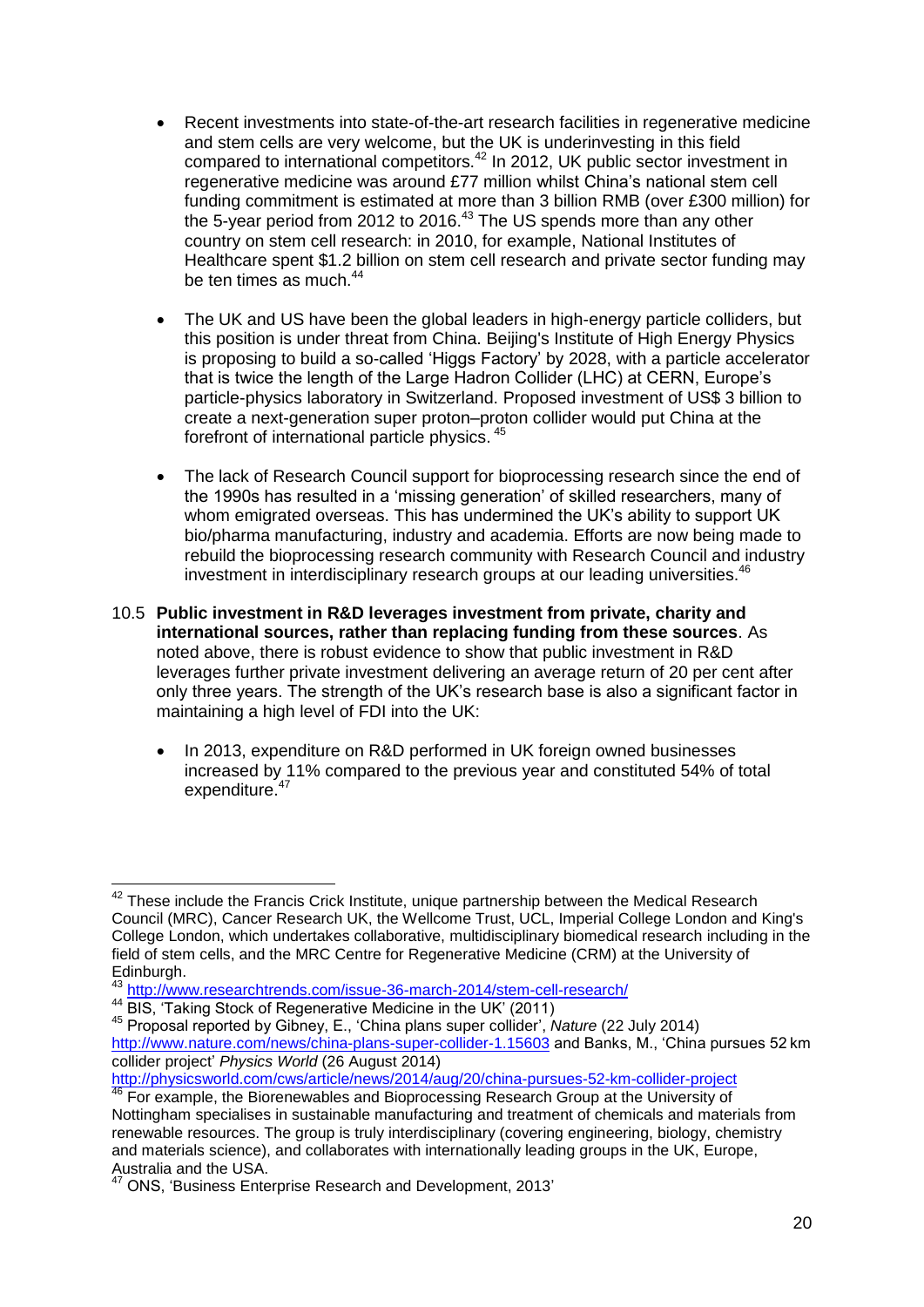- Between 2000 and 2011, the most consistent growth in overseas-financed R&D has been in the HE sector: with an average annual increase of nearly 9% over the period.<sup>48</sup>
- The strength of our research base enables the UK to attract high levels of inward investment and the best international researchers to locate within our centres of excellence, underpinning innovative business and research clusters.<sup>49</sup>
- 10.6 Whilst other countries have increased spending on R&D recognising it as essential to building a thriving and competitive knowledge economy, and for securing further business investment, the UK's investment in R&D as a proportion of GDP has declined significantly over the last decade.**<sup>50</sup> We ask the Government to increase the UK's investment in R&D as a proportion of GDP in order to retain our competitive advantage internationally and capitalise on our university powerhouses as centres for research, innovation and growth**.

July 2015

<sup>50</sup> ONS statistics

<sup>-</sup><sup>48</sup> BIS, 'Innovation Report 2014: Innovation, Research And Growth'

<sup>49</sup> For example, multinational pharmaceutical firms are found to locate their R&D operations near to world-class rated chemistry departments in UK universities. UK-Innovation Research Centre 'The Economic Significance of the UK Science Base: A report for CaSE' (2014)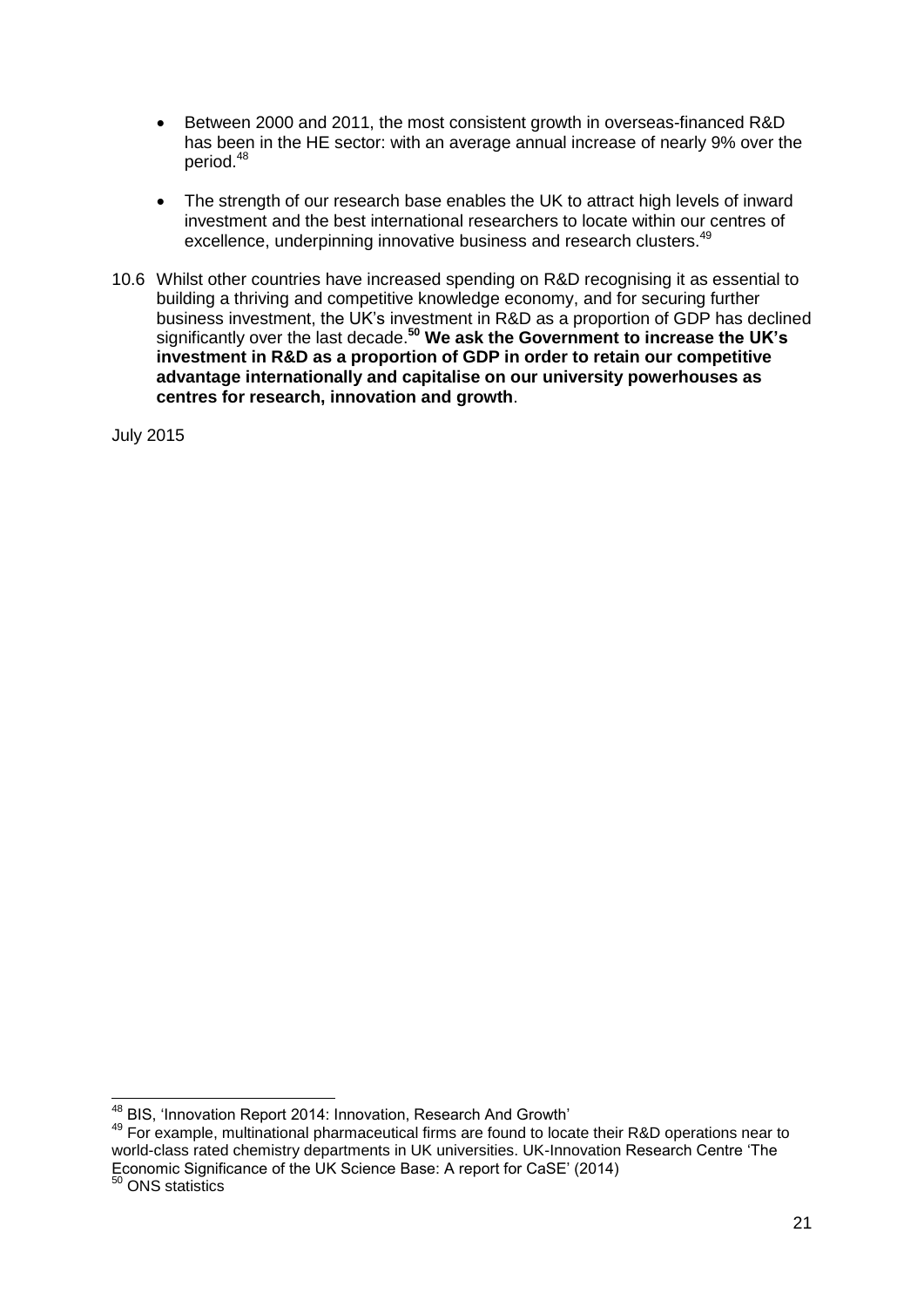# **Annex A – Delivering impact from excellent research**

The following illustrative examples of REF impact case studies demonstrate how excellent research conducted at Russell Group universities has delivered economic growth, business productivity, public sector efficiency, positive social impacts and wider improvements to health and quality of life.<sup>51</sup> We will be producing a more extensive analysis of research impact later this year, updating our previous publications on the economic and social impact of research at Russell Group universities<sup>52</sup>.

#### **Leading the way in automotive radar systems: University of Birmingham**

Two decades of radar research at the University of Birmingham have been vital to the development of the automotive radar industry, making a significant financial contribution to Jaguar Land Rover (JLR) and other car manufacturers. Birmingham's research and development of 'adaptive cruise control' (ACC) radar, which enables a vehicle to maintain a safe distance from vehicles ahead automatically, and 'blind spot monitoring' (BSM), are helping to improve road safety for all road users and increasing vehicle sales revenues. Both ACC and BSM are now integral to the JLR range (since 2008, JLR has sold more than 47,000 vehicles equipped with ACC and more than 126,000 with BSM) and other car manufacturers are also incorporating it into their vehicle design. Manufacturers including BMW, Daimler Benz, Fiat and Volvo have benefitted further from Birmingham's expertise via work for the EU Technical Committee working on European standards for radar.

#### **Major improvements in the effectiveness of stroke prevention: University of Oxford**

Results from two separate studies at the University of Oxford have been used to redesign stroke-prevention services in the UK and elsewhere, significantly reducing the cost of care to the NHS and preventing tens of thousands of people from suffering strokes. One study (named EXPRESS) showed that urgent use treatments after minor 'warning' events reduced the risk of major stroke by 80% compared with standard treatment. This strategy is now being rolled out across the UK, with the expectation of preventing about 10,000 strokes per year and saving the NHS up to £200 million in acute care costs alone. The second study has made important advances in understanding how best to prevent strokes related to high blood pressure, which is the most common cause of stroke, with major implications for the identification of individuals at risk of stroke and for effective prevention.

#### **Improving safety and driving down the cost of deep water oil and gas platforms and offshore wind turbines: Imperial College London**

Researchers in Imperial's Department of Civil and Environmental Engineering Offshore have developed a new design paradigm, dubbed the Imperial College Pile (ICP) approach, to support deep water oil and gas platforms and offshore wind turbines. Liaison with industrial collaborators, including OWC, Atkins and Senergy has identified substantial savings on multiple individual projects, totalling at least £400 million to date as a conservative estimate and improved safety standards. There are also far larger (but more difficult to estimate) cost benefits arising from the ability to safely and reliably develop more challenging offshore platforms worldwide, allowing for the exploitation of marginal resources, including highly challenging deep-water settings. The ICP approach is now included in American Petroleum Industry (API-2011) standard and ISO design guidance, and is used by Shell as their main design method for all new platforms.

 $51$  All REF impact case studies can be viewed on the HEFCE database at the following link: <http://impact.ref.ac.uk/CaseStudies/>

<sup>52</sup> Economic impact: [http://www.russellgroup.ac.uk/policy/publications/the-economic-impact-of](http://www.russellgroup.ac.uk/policy/publications/the-economic-impact-of-research-conducted-in-russell-group-universities/)[research-conducted-in-russell-group-universities/](http://www.russellgroup.ac.uk/policy/publications/the-economic-impact-of-research-conducted-in-russell-group-universities/)

Social impact: [http://www.russellgroup.ac.uk/policy/publications/the-social-impact-of-research](http://www.russellgroup.ac.uk/policy/publications/the-social-impact-of-research-conducted-in-russell-group-universities/)[conducted-in-russell-group-universities/](http://www.russellgroup.ac.uk/policy/publications/the-social-impact-of-research-conducted-in-russell-group-universities/)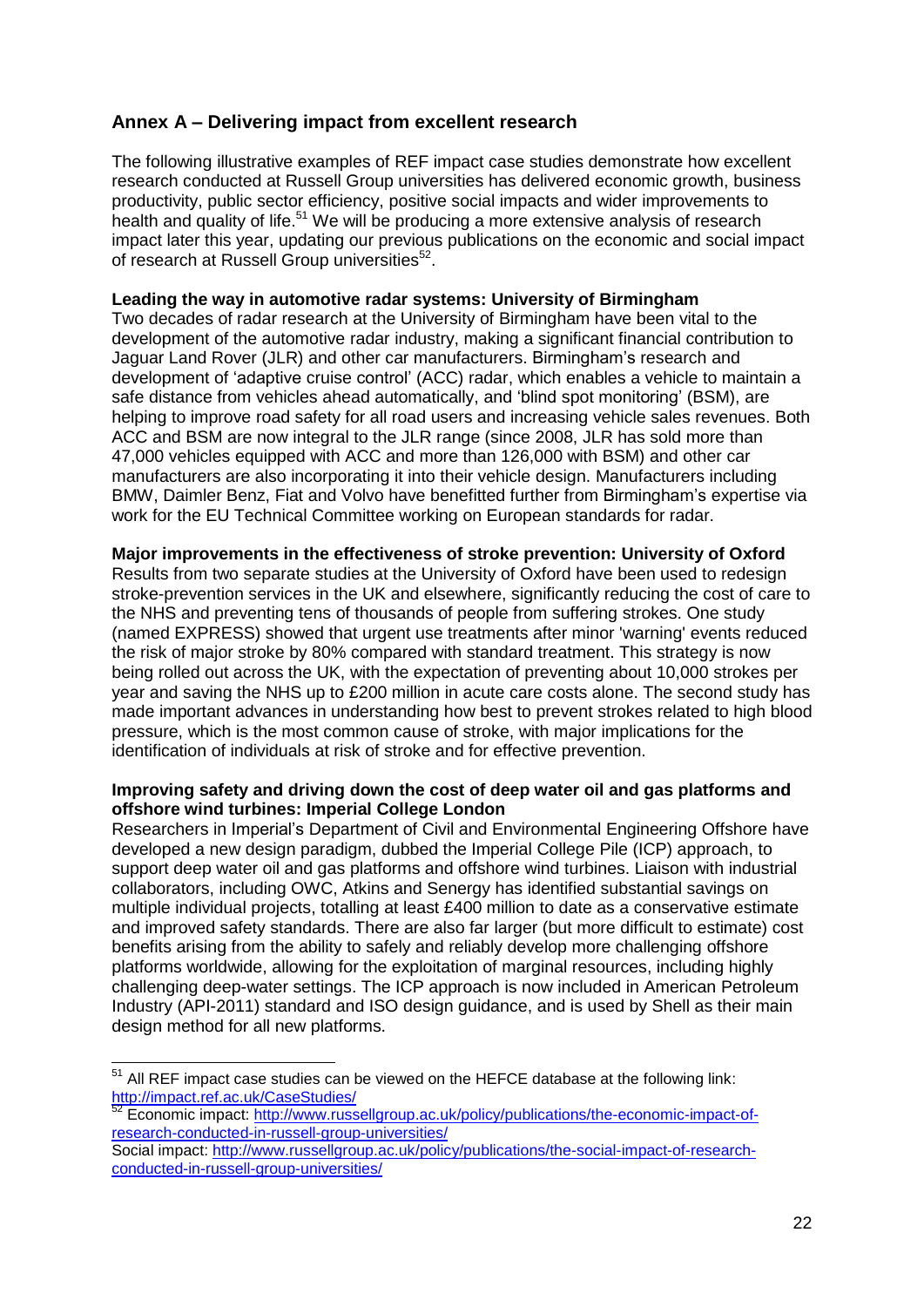#### **Outstanding return on investment in genome sequencing research: University of Cambridge**

BBSRC-funded research at the University of Cambridge which led to the development of genome sequencing technology has made a very significant contribution to the success of the global DNA sequencing market, which is projected to be worth \$10 billion by 2017. The spin-out Solexa-Illumina holds 66% of the global sequencing market, generating an annual turnover in excess of \$1 billion and employing over 2,000 people worldwide. The technology has enabled the creation of a number of companies providing personal genomics services, including Genomics England which is running a four-year project to sequence 100,000 genomes, and has had a direct impact on human health, including more effective treatment of rare cancers.

#### **The discovery of graphene driving economic growth in the UK and overseas: University of Manchester**

The discovery of graphene at the University of Manchester led to the creation of the graphene production industry, with rapid global uptake of new graphene technologies generating significant public and private investment including \$200 million of recent commercial investment in graphene production across 210 companies from blue-chips such as IBM and Samsung to start-ups. Over 55 new companies have entered the sector with at least 24 formed since 2008. The commercial activity surrounding graphene has been matched by global shifts in public research and innovation funding of at least \$2.4 billion, as governments have moved to facilitate graphene research and commercialisation. University of Manchester scientist Konstantin Novoselov received one of the first European Research Council starting grants to investigate the 'Physics and Applications of Graphene' in 2007. With fellow Manchester professor Andre Geim, he went on to win the 2010 Nobel Prize for Physics for his work.

#### **Innovation in transport systems: University of Leeds**

Computer software developed from EPSRC-funded research conducted at the University of Leeds has delivered between £230 million and £920 million worth of cost savings to public transport systems in the UK alone between 2008 and mid-2013. The research into transport crew scheduling led to the spinning out of a successful software company, Tracsis, and its software is now used by over 40 bus and train companies. Success led to the Tracsis floatation on the London Stock Exchange in November 2007 with a market capitalisation of nearly £53 million at the end of 2013 and annual turnover of over £10 million.

#### **Improvements in survival and quality of life for people with cystic fibrosis: Queens' University Belfast**

Research in clinical medicine at Queen's University Belfast has resulted in the development of a new drug, Ivacaftor, to treat cystic fibrosis (CF) with sales worth \$113 million in the first nine months alone leading to outstanding improvements in survival and quality of life for people living with cystic fibrosis. The drug has now been approved by the FDA and EMA and is licensed and funded in USA, UK, Ireland, France and Germany. The new drug also has a very significant societal impact for people with CF, demonstrating real hope that a wide range of mutations may indeed be treatable in future. This research delivered over £50 return on investment for every £1 which supported the initial research within a year of the drug being available.

#### **The development of new 'fast-acting' insulin drugs: University of York**

Collaborative research between the University of York's Structural Biology Laboratory (YSBL) and Novo-Nordisk, the Danish multinational pharmaceutical company, has led to the development of new insulin drugs used to treat millions of diabetic patients worldwide with drug sales totalling over \$6 billion annually. The 16-year collaboration has helped Novo-Nordisk to become the leading developer and world's largest producer of recombinant insulin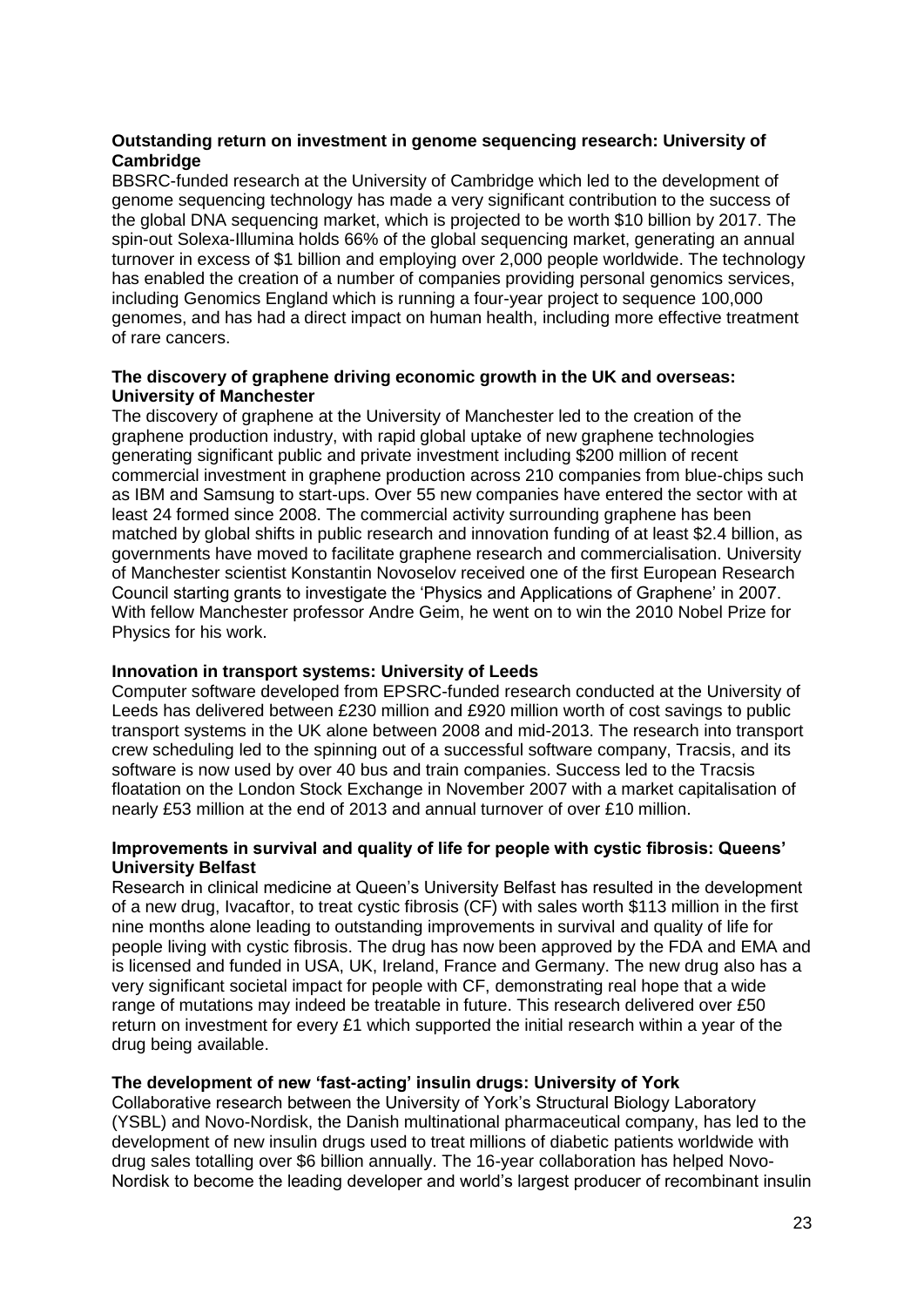for treatment of diabetes. Insulin derivatives that stem directly from structural work carried out within YSBL in the university's Chemistry Department are now the standard treatment for insulin-dependent diabetes for some 35 million patients worldwide, meaning the research has had major health impacts on diabetics not just in the UK, but across the globe.

#### **Developing energy efficient technologies with businesses: University of Nottingham**

The University of Nottingham's unique development of six Creative Energy Homes on campus provides a living test-site for leading firms including E.ON, BASF and others, allowing them to work with Nottingham to investigate the integration of energy efficient technologies into houses. Despite the businesses sponsoring the project never having designed or built zero-carbon homes before, working in close collaboration with Nottingham has enabled the construction companies to develop the techniques, skills and expertise necessary to meet the latest industry challenges. The project has enabled a number of developers and contractors to establish themselves in the field of low-energy housing, winning contracts and building housing developments worth millions of pounds.

#### **Improving carbon accounting to respond to climate change: University of Edinburgh**

Research into carbon accounting and benchmarking conducted at Edinburgh Business School's Centre for Business and Climate Change since 2008 has led to the development of international benchmarks for corporate performance on carbon accounting, and has helped governments, businesses and investors change the ways they allocate funds, supporting a shift towards lower-carbon alternatives. The research proved that sustainability benchmarking can improve corporate carbon management and led to more than £500,000 of business investment from supermarket and mobile telecoms companies in the development of carbon benchmarks and a successful spin-out company, ENDS (Environmental Data Services) Carbon, which has benchmarked over 1,000 companies for 20 corporate clients. In 2010, the international Carbon Disclosure Project launched the 'Carbon Action' initiative based partly on benchmarking research at Edinburgh – recruiting over 90 global institutional investors with £4.5 trillion of assets.

#### **Maths research delivering life-saving results: Cardiff University**

Research conducted at the School of Mathematics at Cardiff University has delivered lifesaving improvements to UK healthcare systems as well as realising net efficiency gains of £1.6m per year in one hospital emergency department alone (at University Hospital of Wales). The results include lowered patient waiting times, increased survival rates and improved patient care. The application of mathematical models in a variety of contexts has helped contribute to reducing the mortality of trauma patients across South London by 54%; reduced the mortality of stroke patients across South London by 60% through the creation of a new Stroke Unit, based on the research findings; and provided hospital capacity planning tools in use across the UK. This work has been disseminated nationally and internationally, in the media and at a range of events designed to engage the public with mathematics including outreach activities involving over 500 school children.

#### **Revolutionising industrial material processing: University of Southampton**

Research undertaken at the University of Southampton has led to the creation of a new business sector in the generation of highly efficient and practical fibre laser technology. The application of the research has revolutionised areas of industrial material processing and enabled the development of specialist components for high-end industries as well as an array of new medical devices, procedures and manufacturing technologies adopted by a range of sectors. Beneficiaries of the research include car manufacturers, aerospace companies, food and consumer goods manufacturers and medical component manufacturers. In particular, as a result of research, there has been a 30% increase in the number of surgical stents manufactured with fibre lasers worldwide. The research is also directly responsible for the commercial success and sustained growth of a spinout company,